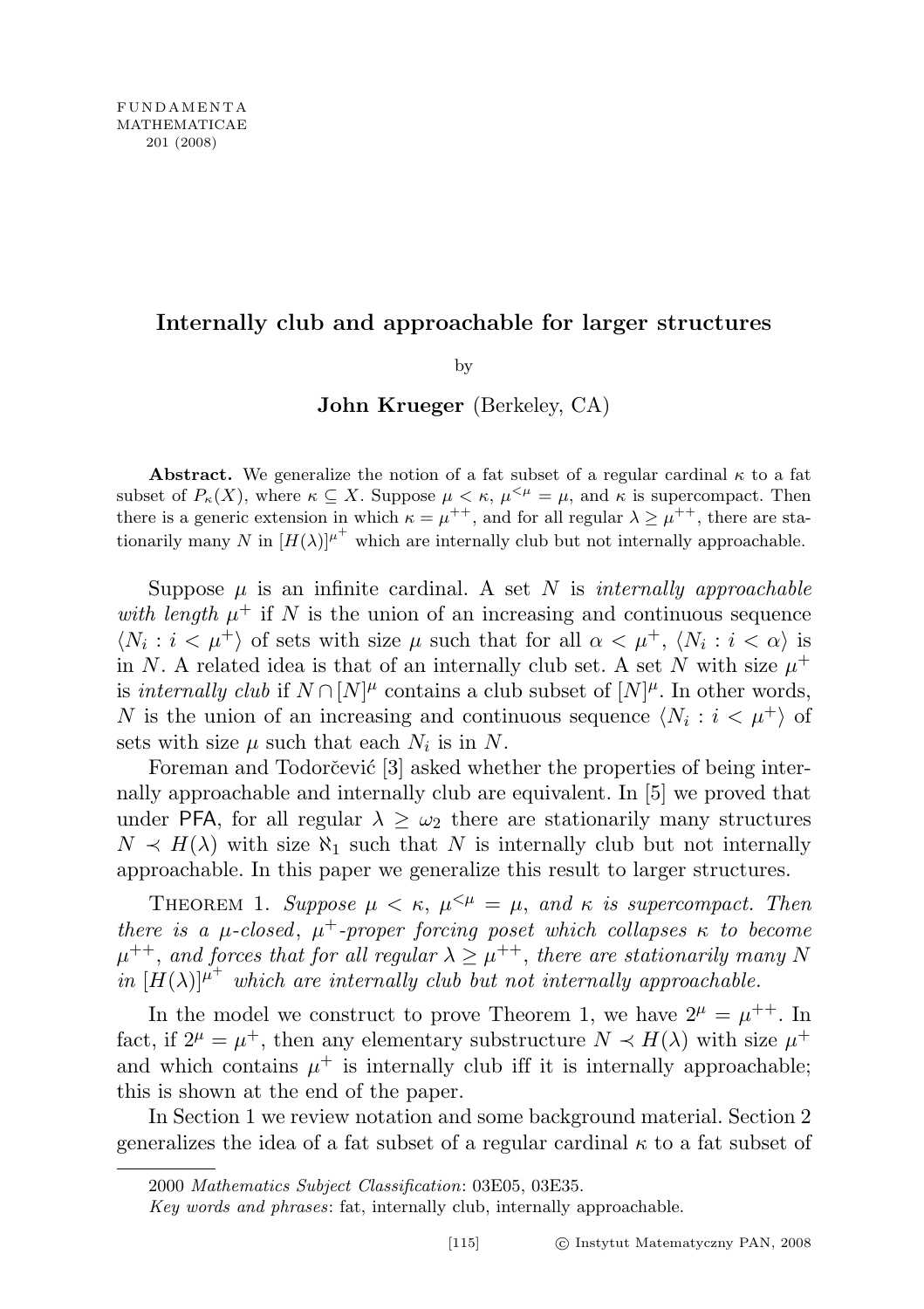$P_{\kappa}(X)$ , where  $\kappa \subseteq X$ . Section 3 presents the basic forcing poset we use in our consistency result, and in Section 4 we describe how to iterate this poset with a mixed support forcing iteration. In Section 5 we prove Theorem 1.

**1. Preliminaries.** If  $\kappa$  is regular and  $\kappa \subseteq X$ , we say  $C \subseteq P_{\kappa}(X)$  is *club* if it is closed under unions of increasing sequences of length less than  $\kappa$ , and is cofinal. A set  $S \subseteq P_{\kappa}(X)$  is *stationary* if it has non-empty intersection with every club. We will use the fact that if  $C \subseteq P_{\kappa}(X)$  is club, and  $A \subseteq C$ is a directed set with size less than  $\kappa$ , then  $\bigcup A \in C$  (see Lemma 8.25 of [4] for a proof). By directed we mean that if a and b are in A, then there is c in A such that  $a \cup b \subseteq c$ .

If N is a set,  $\mathbb P$  is a forcing poset, and G is a filter on  $\mathbb P$ , then  $N[G]$  denotes the set  $\{a^G : a \in N \cap V^{\mathbb{P}}\}$ . A filter G on  $\mathbb P$  is N-generic if for every dense set  $D \subseteq \mathbb{P}$  in  $N, N \cap D \cap G$  is non-empty. A condition q in  $\mathbb{P}$  is N-generic if q forces  $\dot{G}$  is N-generic, where  $\dot{G}$  is a name for the generic filter. Suppose  $\lambda$ is regular with  $\mathbb{P} \in H(\lambda)$ , and  $N \prec \langle H(\lambda), \in, \mathbb{P} \rangle$ . Then for any condition q in P, the following are equivalent: (1) q is N-generic, (2) for every dense set  $D \subseteq \mathbb{P}$  in  $N, N \cap D$  is predense below q, (3) q forces  $N[\dot{G}] \cap \text{On} = N \cap \text{On}$ , and (4) q forces  $N[\dot{G}] \cap V = N$ . Note that if q is N-generic, then for any set  $\hat{X}, q$  forces  $N[\dot{G}] \cap \check{X} = N \cap \check{X}$ .

Suppose  $\mathbb P$  is a forcing poset and  $\lambda$  is regular with  $\mathbb P \in H(\lambda)$ . If G is generic for  $\mathbb P$  over V, then  $H(\lambda)^{V[G]} = H(\lambda)^V[G]$ . Suppose  $N \prec \langle H(\theta), \in, \mathbb P \rangle$ in V. If G is generic for  $\mathbb P$  over V, then  $N[G] \prec H(\theta)^{V[G]}$ .

Let P be a forcing poset and  $\mu$  a regular cardinal with  $\mu^{\leq \mu} = \mu$ . Then  $\mathbb P$  is  $\mu^+$ -proper if for any regular cardinal  $\theta > 2^{|\mathbb P|}$  with  $\mathbb P$  in  $H(\theta)$ , if N is an elementary substructure of  $\langle H(\theta), \in, \mathbb{P} \rangle$ , N has size  $\mu$ , and  $N^{< \mu} \subseteq N$ , then for all p in  $N \cap \mathbb{P}$ , there is  $q \leq p$  which is N-generic. Any  $\mu^+$ -proper forcing poset preserves  $\mu^+$ . Note that if  $\mathbb P$  is  $\mu^+$ -c.c. then any condition in  $\mathbb P$ is N-generic, since every maximal antichain of  $\mathbb P$  in N is actually a subset of N.

If  $\mu$  is a regular cardinal and  $\mathbb P$  is a forcing poset, we say  $\mathbb P$  is  $\mu$ -distributive if for any collection  $D$  of not more than  $\mu$  dense open subsets of  $\mathbb{P}, \bigcap D$  is dense open. This property is equivalent to  $\mathbb P$  not adding any new sequences of ordinals with order type less than or equal to  $\mu$ . If  $\kappa$  is a cardinal we say  $\mathbb P$  is  $\langle \kappa$ -distributive if  $\mathbb P$  is  $\mu$ -distributive for all regular  $\mu \langle \kappa \rangle$ .

Let  $\mathbb P$  be a forcing poset and  $\mu$  a regular cardinal. We say  $\mathbb P$  is  $\mu$ -closed if whenever  $\langle p_i : i < \xi \rangle$  is a descending sequence of conditions in P with  $\xi < \mu$ , there is q in  $\mathbb P$  such that  $q \leq p_i$  for all  $i < \xi$ . If  $A \subseteq \mathbb P$ , a greatest lower bound of A, or glb of A, is a condition q such that  $q \leq p$  for all p in A, and whenever  $r \leq p$  for all p in A, then  $r \leq q$ . We say  $\mathbb P$  is  $\mu$ -glb closed if whenever  $\langle p_i : i < \xi \rangle$  is a descending sequence of conditions in  $\mathbb{P}$  with  $\xi < \mu$ , there exists a greatest lower bound for the set  $\{p_i : i < \xi\}.$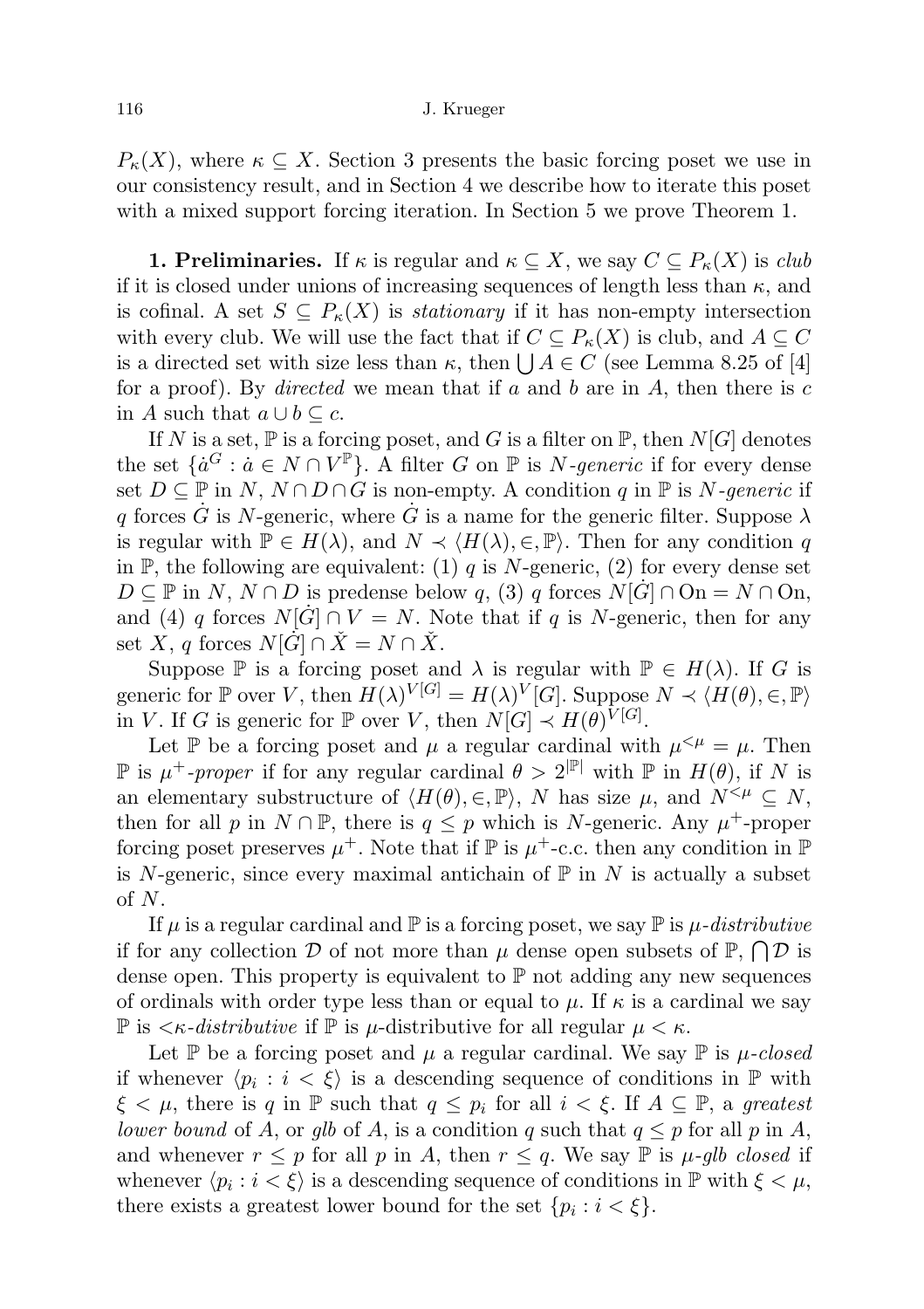**2. Generalized fat sets.** Let  $\kappa$  be a regular uncountable cardinal. Recall that a set  $A \subseteq \kappa$  is fat if for any club set  $C \subseteq \kappa$  and  $\xi < \kappa$ ,  $A \cap C$ contains a closed subset with order type at least  $\xi$ .

FACT 2.1 (Abraham and Shelah [1]). Suppose  $\kappa$  is strongly inaccessible or  $\kappa = \mu^+$  where  $\mu^{<\mu} = \mu$ . Then the following are equivalent for a set  $A \subseteq \kappa$ .

- $(1)$  A is fat.
- (2) There is  $a < \kappa$ -distributive forcing poset  $\mathbb P$  which forces that A contains a club set.

Suppose  $\kappa$  is a regular uncountable cardinal and  $\kappa \subseteq X$ . We generalize the idea of fatness to subsets of  $P_{\kappa}(X)$  with the following definition.

DEFINITION 2.2. Suppose  $\kappa$  is a regular uncountable cardinal and  $\kappa \subseteq X$ . A set  $A \subseteq P_{\kappa}(X)$  is fat if for all regular  $\theta \geq \kappa$  with  $X \subseteq H(\theta)$ , for any club  $C \subseteq P_{\kappa}(H(\theta))$  and  $\xi < \kappa$ , there is an increasing and continuous sequence  $\langle N_i : i < \xi \rangle$  such that for all  $i < \xi$ ,  $N_i \in C$ ,  $N_i \cap X \in A$ , and  $N_i \in N_{i+1}$  when  $i+1 < \xi$ .

LEMMA 2.3. Suppose  $\kappa = \mu^+$ . Then  $A \subseteq P_{\kappa}(X)$  is fat iff for all regular  $\theta \geq \kappa$  with  $X \subseteq H(\theta)$ , for any club  $C \subseteq P_{\kappa}(H(\theta))$ , and for any regular cardinal  $\lambda \leq \mu$ , there is an increasing and continuous sequence  $\langle N_i : i \leq \lambda \rangle$ such that for  $i \leq \lambda$ ,  $N_i \in C$ ,  $N_i \cap X \in A$ , and  $N_i \in N_{i+1}$  when  $i < \lambda$ .

Proof. Suppose A satisfies the second condition. Then clearly A is stationary in  $P_{\kappa}(X)$ . Fix  $\theta \geq \kappa$  regular with  $X \subseteq H(\theta)$ . We prove by induction on  $\xi < \mu^+$  that for any club set  $C \subseteq P_{\kappa}(H(\theta))$ , there is an increasing and continuous sequence  $\langle N_i : i < \xi \rangle$  such that for all  $i < \xi, N_i \in C, N_i \cap X \in A$ , and  $N_i \in N_{i+1}$  when  $i+1 < \xi$ . The successor step of the induction follows from the fact that A is stationary.

Suppose  $\delta < \mu^+$  is a limit ordinal and the claim holds for all  $\delta' < \delta$ . Let  $\langle \delta_i : i < \text{cf}(\delta) \rangle$  be increasing and cofinal in  $\delta$ . Note that  $\text{cf}(\delta) \leq \mu$ . Let

$$
\mathcal{A} = \langle H(\theta), \in, \lt,, X, A, \delta, \langle \delta_i : i < \text{cf}(\delta) \rangle \rangle,
$$

where  $\langle$  is a well-ordering of  $H(\theta)$ . Fix an increasing and continuous sequence  $\langle N_i : i \leq cf(\delta) \rangle$  of sets such that for  $i \leq cf(\delta)$ ,  $N_i \in C$ ,  $N_i \prec A$ ,  $\mu \subseteq N_i$ ,  $N_i \cap X \in A$ , and  $N_i \in N_{i+1}$  when  $i < \text{cf}(\delta)$ .

Fix  $i < \text{cf}(\delta)$ . By the induction hypothesis, let  $\langle M_j^i : j \leq \delta_i \rangle$  be the  $\epsilon$ -least increasing and continuous sequence with length  $\delta_i + 1$  such that  $\mu \cup \{N_i\} \subseteq M_0^i$ , and for  $j \leq \delta_i$ ,  $M_j^i \in C$ ,  $N_i \prec M_j^i$ ,  $M_j^i \cap X \in A$ , and  $M_j^i \in M_{j+1}^i$  when  $j < \delta_i$ . By elementarity, this sequence is in  $N_{i+1}$ . Then the set

$$
\{N_i : i \le \text{cf}(\delta)\} \cup \{M_j^i : i < \text{cf}(\delta), \ j \le \delta_i\},
$$

well-ordered by  $\in$ , is increasing and continuous with order type at least  $\delta$ , and for all N in this set,  $N \in C$  and  $N \cap X \in A$ .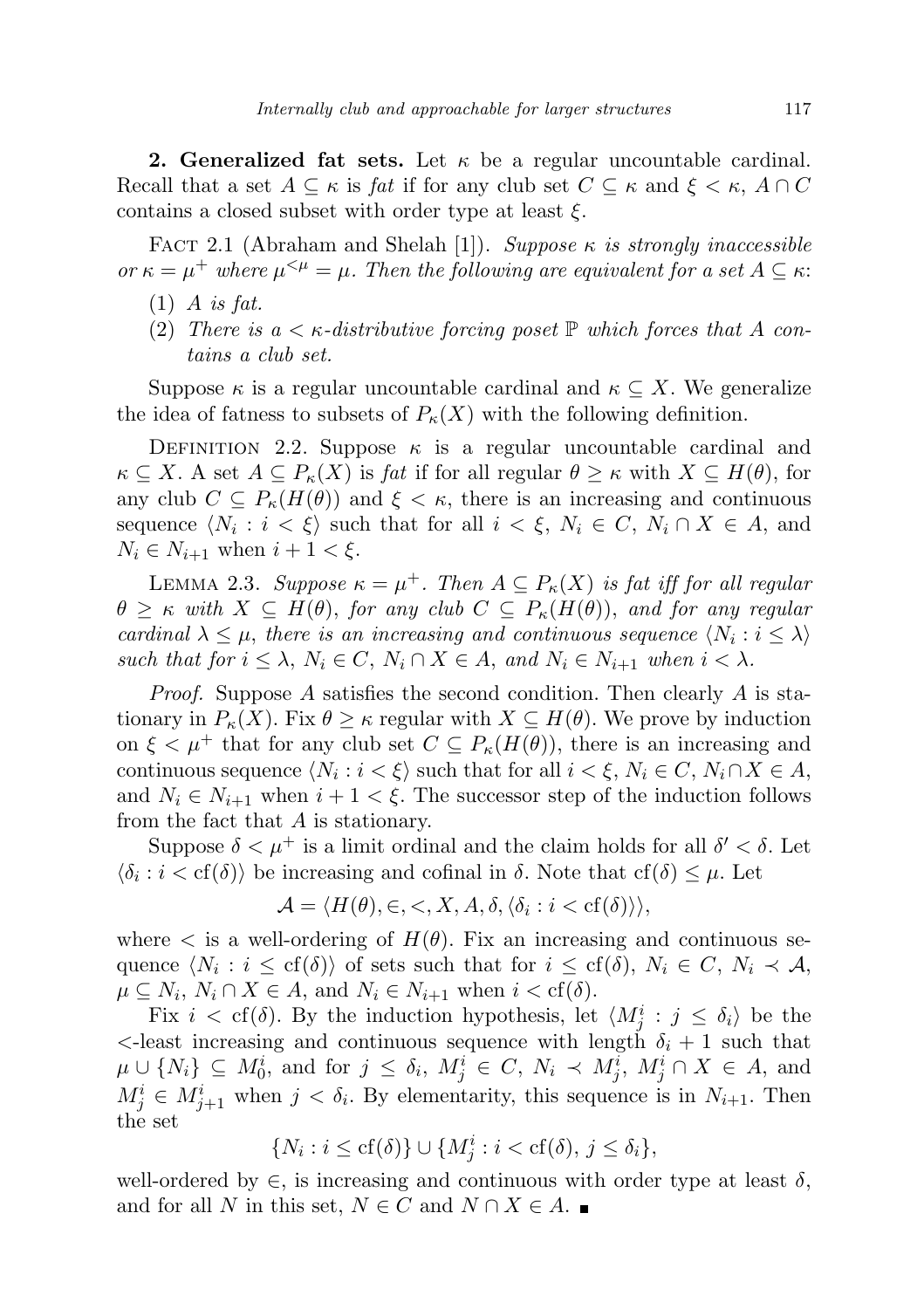118 J. Krueger

We will now show that our definition of fatness generalizes the classical notion. Indeed, let A be a fat subset of a regular cardinal  $\kappa$ . We show A is a fat subset of  $P_{\kappa}(X)$ , where  $X = \kappa$ , according to Definition 2.2. So let  $\theta \geq \kappa$ be regular, and let  $C \subseteq P_{\kappa}(H(\theta))$  be club. Fix  $\xi < \kappa$ . Define by induction an increasing and continuous sequence  $\langle M_i : i \langle \kappa \rangle$  such that for  $i \langle \kappa, \rangle$  $M_i \cap \kappa \in \kappa$ ,  $M_i \in C$ , and  $M_i \in M_{i+1}$ . Then  $\langle M_i \cap \kappa : i < \kappa \rangle$  is a club subset of κ. Since A is fat, there is a closed set  $a \subseteq \kappa$  with order type at least  $\xi$ such that  $\{M_i \cap \kappa : i \in a\} \subseteq A$ . Then  $\langle M_i : i \in a \rangle$  is as required.

Suppose on the other hand that  $A \subseteq \kappa$  is fat as a subset of  $P_{\kappa}(\kappa)$  by Definition 2.2; we show A is fat as a subset of  $\kappa$ . Let  $C \subseteq \kappa$  be club and fix  $\xi < \kappa$ . Let  $\langle N_i : i \leq \xi \rangle$  be an increasing and continuous sequence of sets in  $P_{\kappa}(H(\kappa))$  such that for  $i \leq \xi$ ,  $N_i \prec \langle H(\kappa), \in, C \rangle$ ,  $N_i \cap \kappa \in \kappa$ ,  $N_i \cap \kappa \in A$ , and  $N_i \in N_{i+1}$  when  $i < \xi$ . Then  $\{N_i \cap \kappa : i \leq \xi\}$  is a closed set contained in  $A \cap C$ .

The next theorem generalizes Fact 2.1.

THEOREM 2.4. Suppose  $\kappa$  is strongly inaccessible or  $\kappa = \mu^+$  where  $\mu^{<\mu} = \mu$ . Let X be a set containing κ. Then the following are equivalent for a set  $A \subseteq P_{\kappa}(X)$ :

- $(1)$  A is fat.
- (2) There is a  $\lt$  *k*-distributive forcing poset which forces there is an increasing and continuous sequence  $\langle a_i : i \langle \kappa \rangle$  which is cofinal in  $P_{\kappa}(X)$  such that  $a_i \in A$  for  $i < \kappa$ .

*Proof.* Suppose  $A \subseteq P_{\kappa}(X)$  and  $\mathbb P$  is a  $\lt_{\kappa}$ -distributive forcing poset which forces that  $\langle \dot{a}_i : i < \kappa \rangle$  is increasing, continuous, and cofinal in  $P_{\kappa}(X)$ such that  $\dot{a}_i \in A$  for  $i < \kappa$ . We prove that A is fat. So let  $\theta \geq \kappa$  be regular with  $X \subseteq H(\theta)$ . Suppose  $C \subseteq P_{\kappa}(H(\theta))$  is club. Let G be generic for  $\mathbb P$ over V, and let  $a_i = a_i^G$  for  $i < \kappa$ . Since  $\mathbb P$  is  $\lt_{\kappa}$ -distributive, in  $V[G]$  the set C is still a club subset of  $P_{\kappa}(H(\theta)^V)$ .

We work in  $V[G]$ . Since  $X = \bigcup \{a_i : i < \kappa\}$  and  $|a_i| < \kappa$  for all  $i < \kappa$ , X has size  $\kappa$  in the extension. So let  $\langle x_i : i \langle \kappa \rangle$  enumerate X. We define by induction an increasing and continuous sequence  $\langle N_i : i < \kappa \rangle$  such that for all  $i < \kappa$ ,  $N_i \in N_{i+1}$  and  $N_i \in C$ . Choose  $N_0$  in C arbitrarily. At limits take unions. Suppose  $N_i$  is defined. Then  $N_i$  is in  $H(\theta)^V$ , so choose  $N_{i+1}$  in C such that  $N_i \cup \{N_i\} \cup \{x_i\} \subseteq N_{i+1}$ . This completes the definition. Now  $\langle a_i : i < \kappa \rangle$  and  $\langle N_i \cap X : i < \kappa \rangle$  are both club in  $P_{\kappa}(X)$ . So there is a club  $D \subseteq \kappa$  such that for all  $i \in D$ ,  $a_i = N_i \cap X$ . Then  $\langle N_i : i \in D \rangle$  is an increasing and continuous sequence such that for all  $i \in D$ ,  $N_i \in C$ ,  $N_i \in N_{i+1}$ , and  $N_i \cap X \in A$ . But every initial segment of this sequence is in V since  $\mathbb P$  is  $<\kappa$ -distributive. So A is fat.

In the other direction, suppose  $A \subseteq P_{\kappa}(X)$  is fat. Define a forcing poset  $\mathbb{P}(A)$  as follows. A condition in  $\mathbb{P}(A)$  is an increasing and continuous se-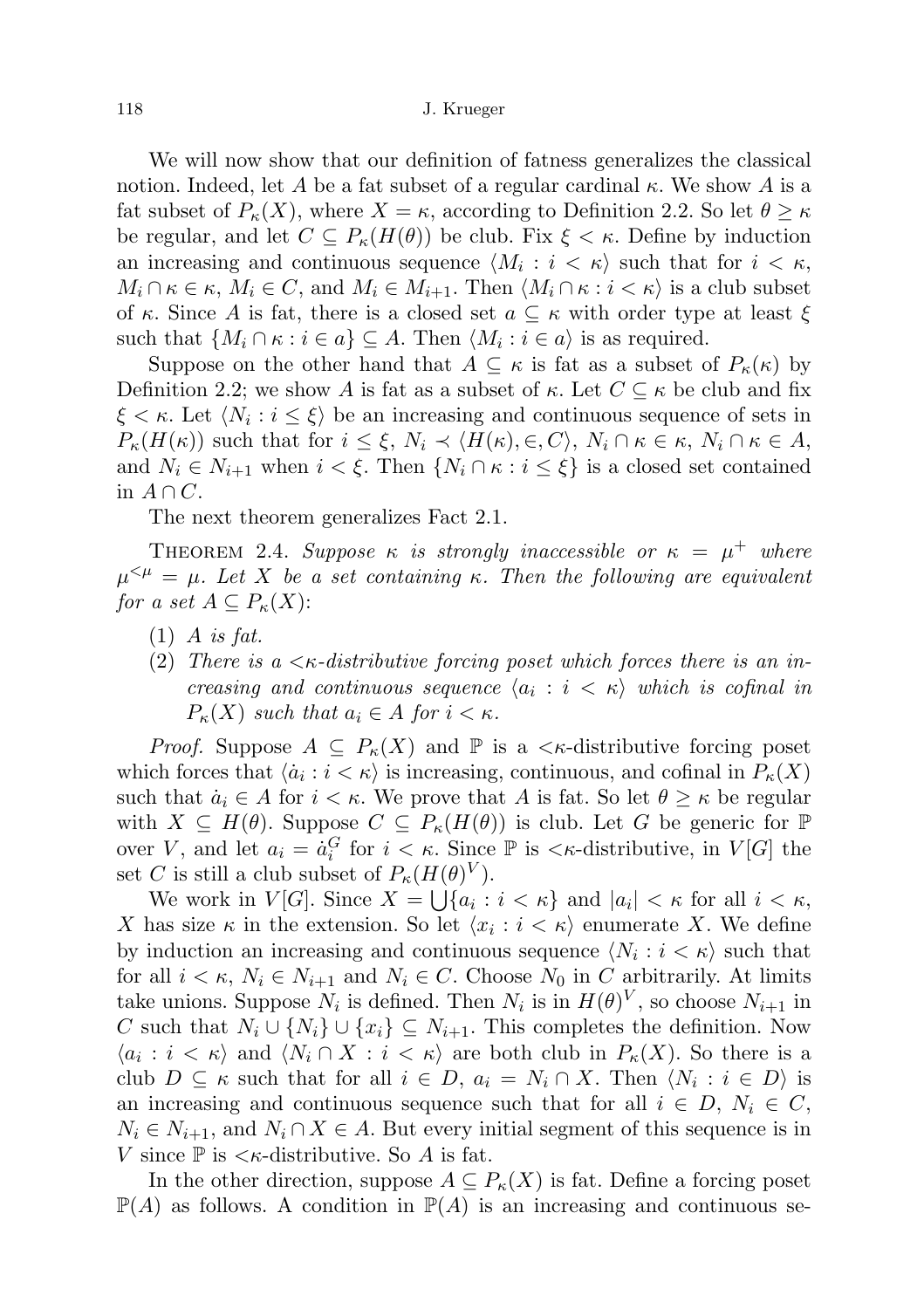quence  $\langle a_i : i \leq \gamma \rangle$ , where  $\gamma < \kappa$ , such that  $a_i \in A$  for all  $i \leq \gamma$ . The ordering is by extension of sequences. We claim that  $\mathbb{P}(A)$  is  $\lt \kappa$ -distributive and  $\mathbb{P}(A)$  forces that the union of the generic filter is an increasing and continuous sequence cofinal in  $P_{\kappa}(X)$  with order type  $\kappa$  whose elements are in A.

Suppose  $\langle D_i : i < \xi \rangle$  is a sequence of dense open subsets of  $\mathbb{P}(A)$ , where  $\xi < \kappa$  is a cardinal. Let p be in  $\mathbb{P}(A)$ ; then we find  $q \leq p$  which is in  $\bigcap \{D_i : i < \xi\}$ . Fix a regular cardinal  $\theta \gg \kappa$  with  $X \in H(\theta)$ , and let

$$
\mathcal{A} = \langle H(\theta), \in, X, A, \mathbb{P}(A), p, \langle D_i : i < \xi \rangle \rangle.
$$

Since A is fat we can find an increasing and continuous sequence  $\langle N_i : i \leq \xi \rangle$ such that for all  $i \leq \xi$ ,  $N_i \prec A$ ,  $N_i \cap \kappa \in \kappa$ ,  $\xi \subseteq N_i$ ,  $N_i \cap X \in A$ , and when  $i < \xi$ ,  $N_i \in N_{i+1}$ .

We define by induction a descending sequence of conditions  $\langle p_i : i \leq \xi \rangle$ in  $\mathbb{P}(A)$ . Our induction hypothesis is that  $p_i$  is in  $N_{i+1}$  and the maximum element of  $p_i$  is  $N_i \cap X$ . Let  $p_0 = p^*(N_0 \cap X)$ . Then  $p_0$  is a condition, because  $p \in N_0$  and thus all the elements of n are subsets of  $N_0 \cap X$ . Suppose  $i \leq \xi$  $p \in N_0$  and thus all the elements of p are subsets of  $N_0 \cap X$ . Suppose  $i < \xi$ , and for all  $j \leq i$ ,  $p_j$  is defined,  $p_j$  is a member of  $N_{j+1}$ , and the maximum element of  $p_j$  is  $\tilde{N}_j \cap X$ . Since  $\xi \subseteq N_{i+1}$ ,  $D_i$  is in  $N_{i+1}$ . Fix  $p_i^* \leq p_i$  in  $D_i \cap N_{i+1}$ . Since  $p_i^*$  has size less than  $\kappa$  and  $N_{i+1} \cap \kappa \in \kappa$ , we have  $p_i^* \subseteq N_{i+1}$ , and so every element of  $p_i^*$  is a subset of  $N_{i+1}$  as well. Therefore if we let  $p_{i+1} = p_i^* \hat{O}(N_{i+1} \cap X)$ , then  $p_{i+1}$  is a condition in  $N_{i+2} \cap D_i$  below  $p_i$ .<br>Suppose  $\delta \leq \xi$  is a limit ordinal and  $p_i \in N_{i+1}$  is defined for all i

Suppose  $\delta \leq \xi$  is a limit ordinal and  $p_i \in N_{i+1}$  is defined for all  $i < \delta$ . Let

$$
p_{\delta} = \bigcup \{ p_i : i < \delta \}^{\widehat{\ }} (N_{\delta} \cap X),
$$

which is a condition since  $N_{\delta} \cap X \in A$  and  $N_{\delta} = \bigcup \{N_i : i < \delta\}$ . We need to show that  $p_\delta$  is in  $N_{\delta+1}$  when  $\delta < \xi$ . The sequence  $\langle p_i : i < \delta \rangle$  is in  $N_{\delta}^{\leq \xi}$  $\delta^{\leq \xi}$ . Since  $\kappa$  is either strongly inaccessible or equal to  $\mu^+$  where  $\mu^{<\mu} = \mu, N_\delta^{<\xi}$ δ has size less than  $\kappa$ . But  $N_{\delta}^{<\xi} \in N_{\delta+1}$ . Since  $N_{\delta+1} \cap \kappa \in \kappa$ ,  $N_{\delta}^{<\xi} \subseteq N_{\delta+1}$ . So the sequence  $\langle p_i : i < \delta \rangle$  is in  $N_{\delta+1}$ . Clearly then  $p_{\delta}$  is in  $N_{\delta+1}$  as well.

This completes the construction of  $\langle p_i : i \leq \xi \rangle$ . The condition  $p_{\xi}$  is below p and is in  $\bigcap \{D_i : i < \xi\}$ . So  $\mathbb{P}(A)$  is  $\lt \kappa$ -distributive.

For each  $\alpha < \kappa$  let  $D_{\alpha}$  be the set of conditions in  $\mathbb{P}(A)$  with length at least  $\alpha$ . Clearly  $D_0$  is dense open, and if  $D_i$  is dense open,  $D_{i+1}$  is dense open as well. Assume  $\delta < \kappa$  is a limit ordinal and  $D_i$  is dense open for all  $i < \delta$ . Since  $\mathbb{P}(A)$  is  $\lt \kappa$ -distributive,  $\bigcap \{D_i : i < \delta\}$  is dense open. But if p is in this intersection, p has length at least  $\delta$ . So  $\mathbb{P}(A)$  forces the union of the generic filter has length  $\kappa$ . By an easy density argument,  $\mathbb{P}(A)$  forces the union of the generic filter is cofinal in  $P_{\kappa}(X)$ .

Since we will use the forcing poset from the last theorem in our consistency proof, we describe it explicitly in the following definition.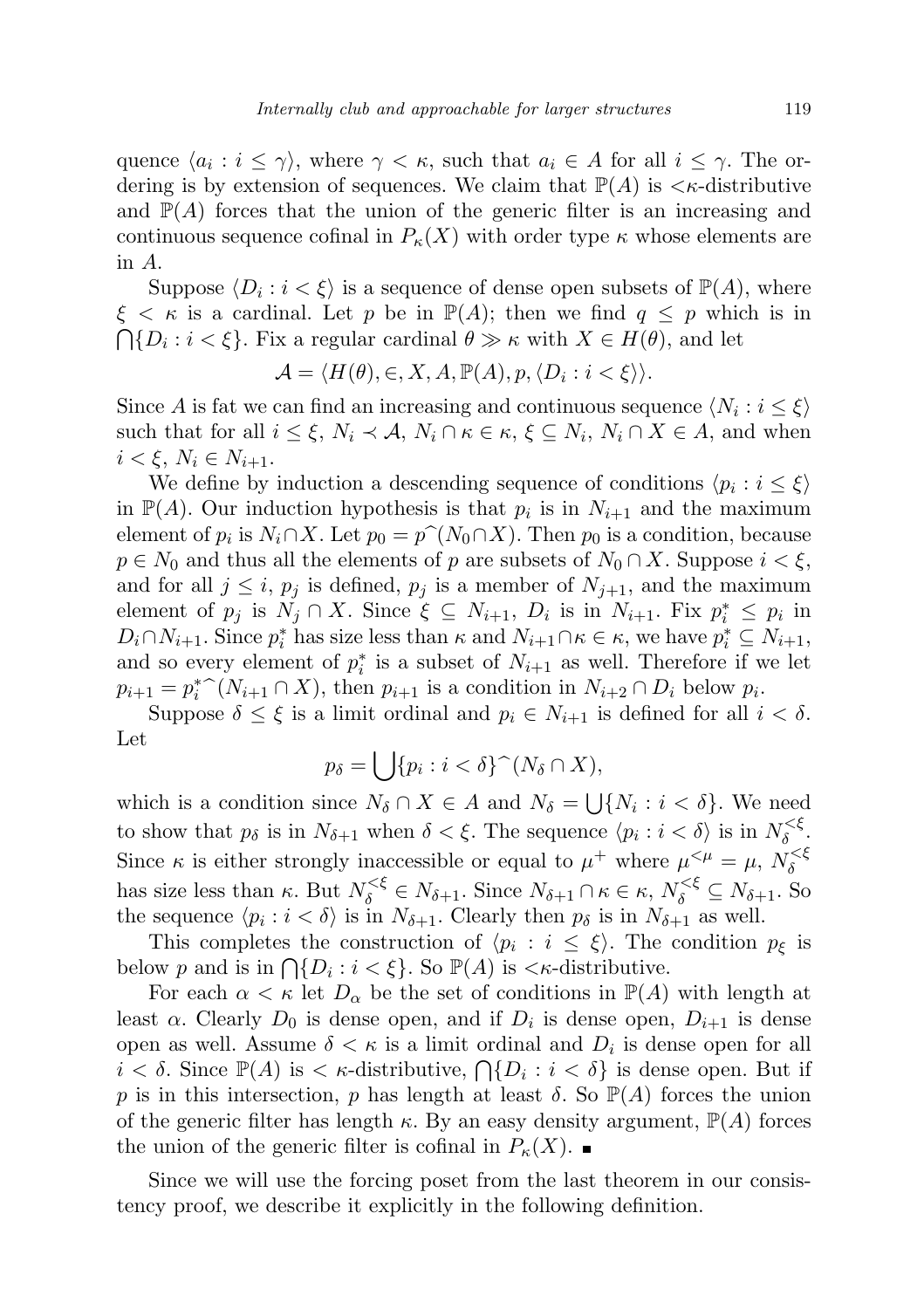DEFINITION 2.5. Suppose  $\kappa$  is regular,  $\kappa \subseteq X$ , and  $A \subseteq P_{\kappa}(X)$  is fat. Let  $\mathbb{P}(A)$  be the forcing poset consisting of increasing and continuous sequences  $\langle a_i : i \leq \gamma \rangle$ , where  $\gamma < \kappa$  and  $a_i \in A$  for  $i \leq \gamma$ , ordered by extension of sequences.

The forcing poset  $\mathbb{P}(A)$  is  $\lt \kappa$ -distributive and adds an increasing, continuous, and cofinal sequence  $\langle a_i : i \langle \kappa \rangle$  through  $P_{\kappa}(X)$  such that  $a_i \in A$ for  $i < \kappa$ . In particular,  $\mathbb{P}(A)$  collapses the size of X to be  $\kappa$ .

If  $\kappa = \omega_1$  and  $\omega_1 \subseteq X$ , one can show using Lemma 2.3 that any stationary set  $A \subseteq P_{\omega_1}(X)$  is fat. Thus  $\mathbb{P}(A)$  is  $\omega$ -distributive for any stationary set  $A\subseteq P_{\omega_1}(X).$ 

**3. The basic forcing poset.** We now describe the forcing poset which we will use in our consistency proof.

Suppose  $\mu^{\leq \mu} = \mu$  and  $\mu^+ \subseteq X$ . The basic forcing poset we will use is  $ADD(\mu) * \mathbb{P}(\dot{S})$ , where  $ADD(\mu)$  adds a Cohen subset to  $\mu$ ,  $ADD(\mu)$  forces  $\dot{S} = [X]^{\mu} \cap V$ , and  $\mathbb{P}(\dot{S})$  is the forcing poset from Definition 2.5. Thus we need to know that  $\text{ADD}(\mu)$  forces  $\dot{S}$  is fat. If  $\mu^{<\mu} = \mu$  then  $\text{ADD}(\mu)$  is  $\mu^{+}$ -c.c., so this follows from the next proposition.

PROPOSITION 3.1. Suppose  $\kappa$  is regular and  $\kappa \subseteq X$ . Let  $\mathbb P$  be a  $\kappa$ -c.c. forcing poset. Then  $\mathbb P$  forces  $P_{\kappa}(X) \cap V$  is fat.

*Proof.* Let G be generic for P over V. Working in  $V[G]$ , fix  $\theta \geq \kappa$  regular with  $X \subseteq H(\theta)$ , and let  $C \subseteq P_{\kappa}(H(\theta))$  be club. Fix  $\chi \gg \theta$  regular such that  $H(\chi)$  contains C and P as members. Recall that  $H(\chi)^{V[G]} = H(\chi)^{V}[G]$ . Let  $\dot{C}$  be a name for C in  $H(\chi)^V$ .

Now back in  $V$ , define by induction an increasing and continuous sequence  $\langle N_i : i < \kappa \rangle$  of elementary substructures of  $\langle H(\chi), \in, X, \dot{C}, \mathbb{P} \rangle$  such that for all  $i < \kappa$ ,  $|N_i| < \kappa$ ,  $N_i \cap \kappa \in \kappa$ , and  $N_i \in N_{i+1}$ . Then in  $V[G]$ , for all  $i < \kappa$ ,  $N_i[G] \prec \langle H(\chi)^{V[G]}, \in, C \rangle$ . By elementarity,  $N_i[G] \cap C$  is a directed subset of C with size less than  $\kappa$  whose union is equal to  $N_i[G] \cap H(\theta)$ . So  $N_i[G] \cap H(\theta)$  is in C. Since  $N_i \in N_{i+1}, N_i[G] \in N_{i+1}[G]$ , and therefore  $N_i[G] \cap H(\theta) \in N_{i+1}[G] \cap H(\theta)$ . But  $\mathbb P$  is  $\kappa$ -c.c., so  $N_i[G] \cap V = N \cap V$ . For if  $x \in N_i[G] \cap V$ , there is a name  $\dot{x}$  for  $x$  in  $N_i$ . The maximal antichain of conditions deciding  $\dot{x}$  is in  $N_i$ , and has size less than  $\kappa$ , so is a subset of  $N_i$ . But then x is in  $N_i$ . In particular,  $N_i[G] \cap X = N_i \cap X$ , which is in  $P_{\kappa}(X) \cap V$ . ■

The forcing poset  $\text{ADD}(\mu)$  is  $\mu$ -glb closed. Indeed, if  $\langle p_i : i \leq \xi \rangle$  is decreasing in  $\text{ADD}(\mu)$  where  $\xi < \mu$ , then  $\bigcup \{p_i : i < \xi\}$  is the greatest lower bound. Note that any two-step forcing iteration of  $\mu$ -glb closed forcing posets is  $\mu$ -glb closed.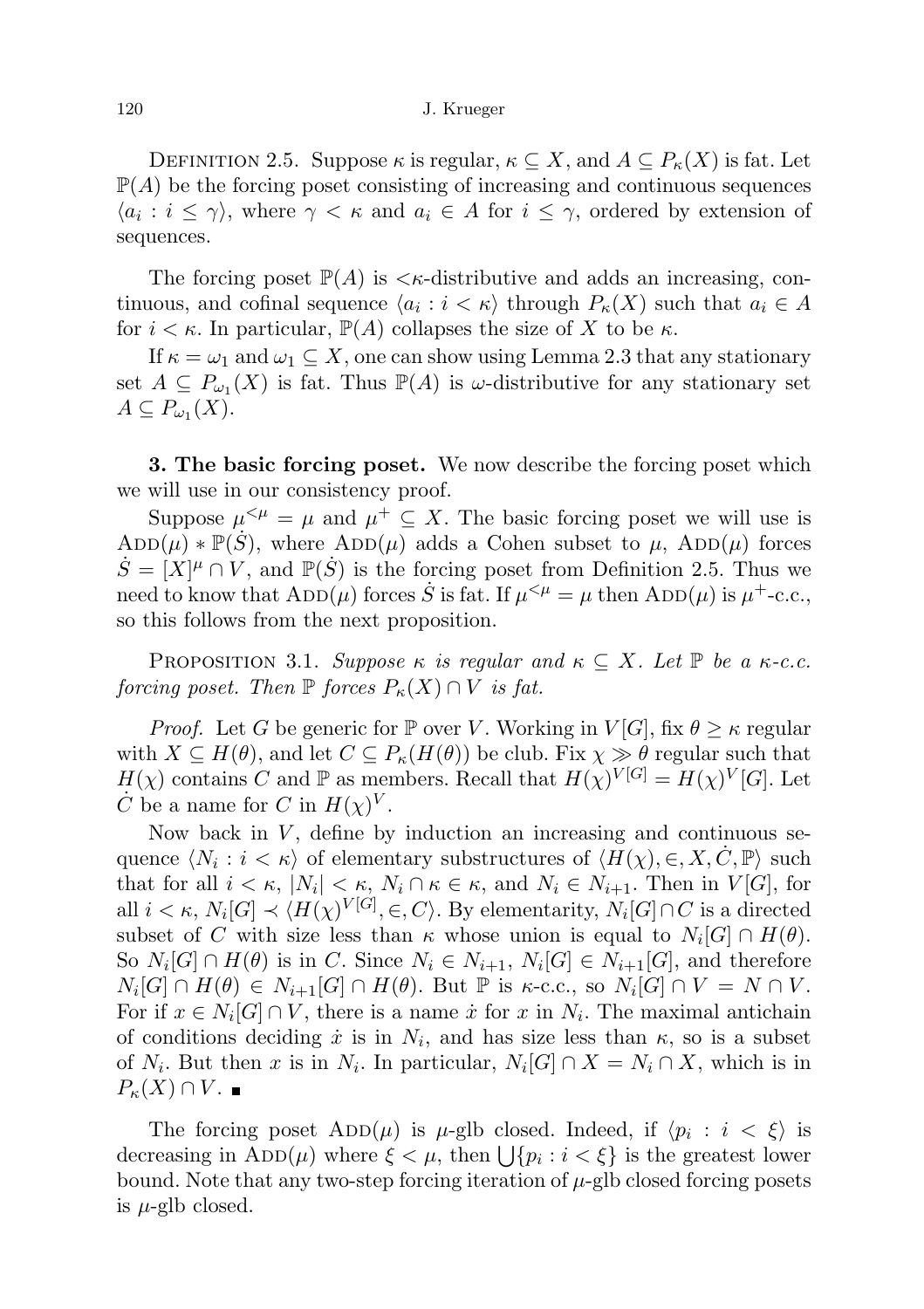LEMMA 3.2. Suppose  $\mu^{<\mu} = \mu$ ,  $\mu^+ \subseteq X$ , and  $\dot{S}$  is an ADD( $\mu$ )-name for  $[X]^{\mu} \cap V$ . Then  $\text{ADD}(\mu)$  forces that  $\mathbb{P}(\dot{S})$  is  $\mu$ -glb closed. Hence  $\text{ADD}(\mu) * \mathbb{P}(\dot{S})$ is  $\mu$ -glb closed.

*Proof.* Let G be generic for  $\text{ADD}(\mu)$ . In  $V[G]$ , suppose  $\langle p_i : i < \xi \rangle$  is a descending sequence of conditions in  $\mathbb{P}(S)$  where  $\xi < \mu$  is a limit ordinal. For each *i* write  $p_i = \langle a_j : j \leq \gamma_i \rangle$ . Let  $\gamma = \sup(\{\gamma_i : i < \xi\})$  and  $a = \bigcup\{a_i : j \leq \gamma_i\}$ .  $i < \gamma$ . Let

$$
q = \bigcup \{ p_i : i < \xi \} \cup \{ \langle \gamma, a \rangle \}.
$$

Then q is a condition in  $\mathbb{P}(S)$  iff a is in V. But since  $\text{ADD}(\mu)$  is  $\mu$ -closed, the sequence  $\langle a_{\gamma_i} : i < \xi \rangle$  is in V, and hence its union a is in V. Clearly any condition which extends each  $p_i$  must extend  $q$ , so  $q$  is the greatest lower bound of the sequence.

4. Iterating the basic forcing poset. We now describe a mixed support iteration of the forcing poset introduced in the last section.

Fix a cardinal  $\mu$  such that  $\mu^{<\mu} = \mu$ . We consider a forcing iteration

$$
\langle \mathbb{P}_i, \dot{\mathbb{Q}}_j : i \leq \alpha, \, j < \alpha \rangle,
$$

satisfying the following recursive definition:

- (1) If  $i < \alpha$  is even,  $\mathbb{P}_i$  forces  $\dot{\mathbb{Q}}_i = \mathrm{ADD}(\mu)$ , and  $\mathbb{P}_i$  forces  $\dot{X}_i$  is a set containing  $\mu^+$ .
- (2) If  $i = j + 1 < \alpha$  is odd,  $\mathbb{P}_i$  forces  $\dot{S}_i = [\dot{X}_j]^{\mu} \cap V[\dot{G}_j]$ , where  $\dot{G}_j$  is a name for the generic filter for  $\mathbb{P}_j$ , and  $\dot{\mathbb{Q}}_i = \mathbb{P}(\dot{S}_i)$  is the poset from Definition 2.5.
- (3) If  $i \leq \alpha$  is a limit ordinal,  $\mathbb{P}_i$  is the poset consisting of partial functions  $p : i \to V$  such that  $p \upharpoonright j \in \mathbb{P}_i$  for  $j < i$ ,  $|\text{dom}(p) \cap \{j < i :$ j even}|  $\langle \mu, \text{ and } | \text{dom}(p) \cap \{j \leq i : j \text{ odd}\} | \leq \mu.$

We assume the following recursion hypotheses for all  $\beta < \alpha$ , which guarantee that the definition above makes sense.

- (4)  $\mathbb{P}_{\beta}$  is  $\mu$ -glb closed and  $\mu^+$ -proper, and so preserves cardinals and cofinalities less than or equal to  $\mu^+$ .
- (5) Let  $\mathbb{P}^*_{\beta}$  be the set of p in  $\mathbb{P}_{\beta}$  such that for all even j in dom(p), there is x in ADD( $\mu$ ) such that  $p(j) = \tilde{x}$ . Then  $\mathbb{P}^*_{\beta}$  is dense in  $\mathbb{P}_{\beta}$ .
- (6) If  $\langle p_i : i \leq \xi \rangle$  is a descending sequence of conditions in  $\mathbb{P}^*_{\beta}$  with  $\xi < \mu$ , then the greatest lower bound of this sequence is in  $\mathbb{P}_{\beta}^*$ .

We prove that properties (4)–(6) above also hold for  $\mathbb{P}_{\alpha}$ .

CASE 1:  $\alpha = \beta + 1$  is a successor ordinal. We show that  $\mathbb{P}_{\alpha}$  is  $\mu$ -glb closed. This will follow from the fact that a two-step iteration of  $\mu$ -glb closed forcing posets is  $\mu$ -glb closed. If  $\beta$  is even, then  $\mathbb{P}_{\alpha} = \mathbb{P}_{\beta} * ADD(\mu)$ . Since  $\mathbb{P}_{\beta}$  is  $\mu$ -glb closed by recursion, clearly  $\mathbb{P}_{\alpha}$  is  $\mu$ -glb closed as well. Suppose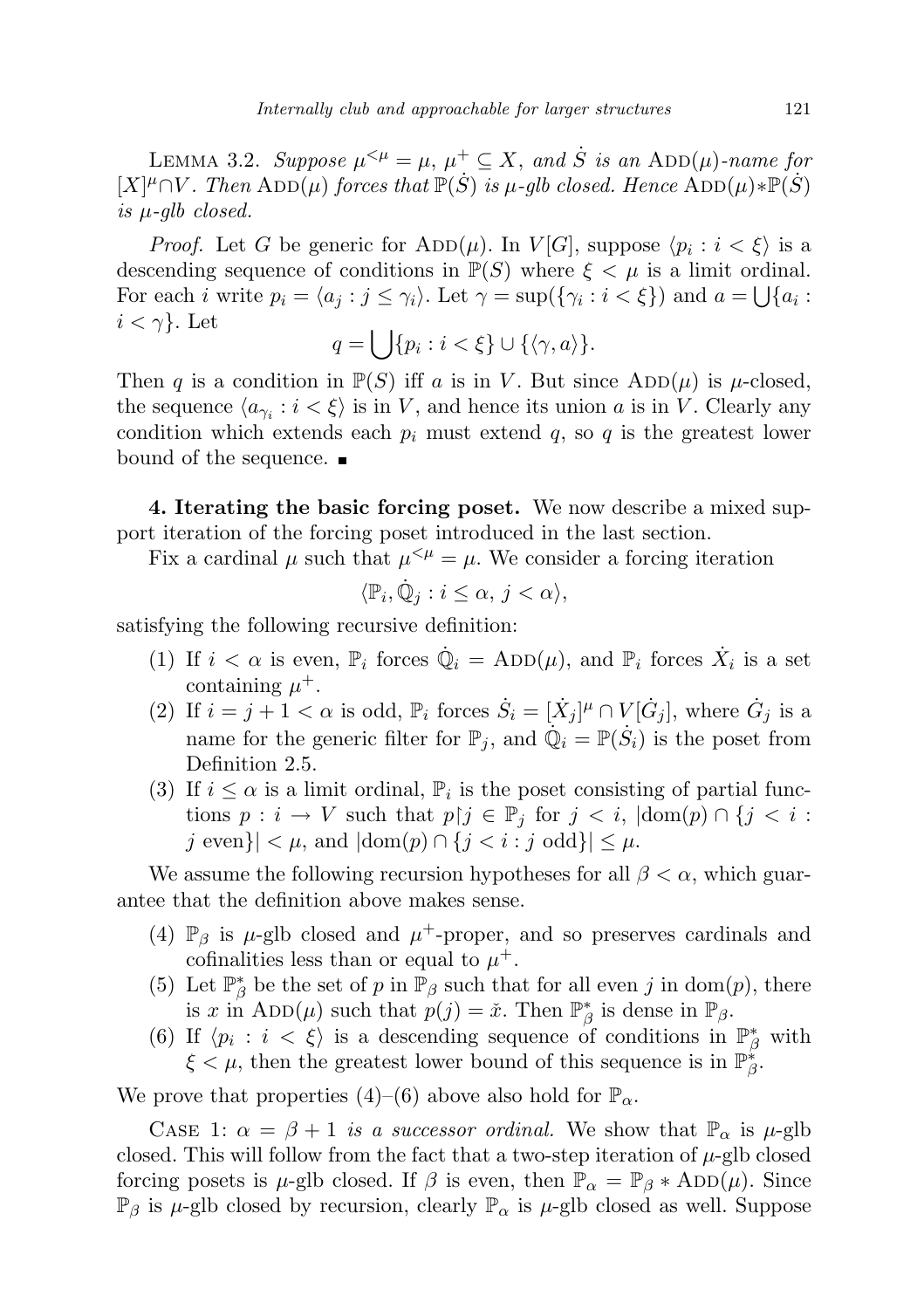$\beta = \gamma + 1$  is odd. Then  $\mathbb{P}_{\alpha} = \mathbb{P}_{\gamma} * ADD(\mu) * \mathbb{P}(\dot{S}_{\beta})$ . By recursion,  $\mathbb{P}_{\gamma}$  is  $\mu$ -glb closed, and by Lemma 3.2,  $\mathbb{P}_{\gamma}$  forces that  $\text{ADD}(\mu) * \mathbb{P}(\dot{S}_{\beta})$  is  $\mu$ -glb closed. So  $\mathbb{P}_{\alpha}$  is  $\mu$ -glb closed. We prove in Proposition 4.2 below that  $\mathbb{P}_{\alpha}$  is  $\mu^+$ -proper.

Now we prove that  $\mathbb{P}_\alpha^*$  is dense in  $\mathbb{P}_\alpha$ . Consider a condition p in  $\mathbb{P}_\alpha$ . If  $\beta$ is not in the domain of p or if  $\beta$  is odd, fix  $q \leq p \upharpoonright \beta$  in  $\mathbb{P}^*_{\beta}$ . Then  $q \leq p$  is in  $\mathbb{P}_{\alpha}^{*}$  if  $\beta$  is not in dom(p), and  $q^{\frown}p(\beta) \leq p$  is in  $\mathbb{P}_{\alpha}^{*}$  otherwise. Assume  $\beta$  is in dom(n) and  $\beta$  is over Since  $\mathbb{P}_{\alpha}$  is u closed it forces that  $p(\beta)$  is an element dom(p) and  $\beta$  is even. Since  $\mathbb{P}_{\beta}$  is  $\mu$ -closed, it forces that  $p(\beta)$  is an element of  $\text{ADD}(\mu)$  in the ground model. So choose  $r \leq p \upharpoonright \beta$  in  $\mathbb{P}^*_{\beta}$  and x in  $\text{ADD}(\mu)$ such that r forces  $p(\beta) = \check{x}$ . Then  $r\hat{~}\check{x}$  is as required.

Suppose  $\langle p_i : i \langle \xi \rangle$  is a descending sequence of conditions in  $\mathbb{P}^*_\alpha$  with  $\xi < \mu$ . We show that the greatest lower bound of this sequence is in  $\mathbb{P}^*_{\alpha}$ . Now  $\langle p_i | \beta : i < \xi \rangle$  is a descending sequence in  $\mathbb{P}^*_{\beta}$ . By induction the greatest lower bound q of this sequence is in  $\mathbb{P}_{\beta}^*$ . If  $\beta$  is not in dom $(p_i)$  for all  $i < \xi$ , then q is the greatest lower bound of  $\langle p_i : i < \xi \rangle$  in  $\mathbb{P}^*_\alpha$ . Otherwise let  $\gamma < \xi$ be the least ordinal such that  $\beta$  is in dom $(p_{\gamma})$ . If  $\beta$  is odd, let *u* be a  $\mathbb{P}_{\beta}$ -name for the greatest lower bound of  $\{p_i(\beta): \gamma \leq i < \xi\}$ . Then  $q^{\hat{\jmath}}\mathbf{i}$  is as required. If  $\beta$  is even, then fix for each  $\gamma \leq i < \xi$  a condition  $x_i$  in  $\text{ADD}(\mu)$  such that  $p_i(\beta) = \tilde{x}_i$ . Let  $x = \bigcup \{x_i : \gamma \leq i < \xi\}$ . Then  $q^{\hat{}}\tilde{x}$  is as required.

CASE 2:  $\alpha$  is a limit ordinal. We show that  $\mathbb{P}_{\alpha}$  is  $\mu$ -glb closed. Suppose  $\langle p_i : i < \xi \rangle$  is a descending sequence of conditions in  $\mathbb{P}_{\alpha}$ , with  $\xi < \mu$ . For each  $i < \alpha$ ,  $\mathbb{P}_i$  forces  $\dot{\mathbb{Q}}_i$  is  $\mu$ -glb closed. Define q with support equal to  $\bigcup {\text{dom}(p_i) : i < \xi},$  so that for each  $\beta$  in this support,  $q \upharpoonright \beta$  forces  $q(\beta)$  is the greatest lower bound of  $\langle p_i(\beta) : \gamma_\beta \leq i \leq \xi \rangle$ , where  $\gamma_\beta$  is the least  $i < \xi$ with  $\beta$  in dom $(p_i)$ . Clearly then q is the greatest lower bound of  $\{p_i : i < \xi\}$ in  $\mathbb{P}_{\alpha}$ . Suppose moreover that  $p_i \in \mathbb{P}_{\alpha}^*$  for all  $i < \xi$ . Then q can be chosen to be in  $\mathbb{P}^*_{\alpha}$  as well. Namely, for each even  $\beta$  in dom(q), and for  $\gamma_{\beta} \leq i < \xi$ , choose  $x_i^{\beta}$  $\frac{\beta}{i}$  in ADD( $\mu$ ) such that  $p_i(\beta) = \check{x}_i^{\beta}$  $i<sup>o</sup>$ . Then let  $q(\beta)$  be a name for  $\bigcup \{x_i^\beta$  $i^{\beta}: \gamma_{\beta} \leq i < \xi\}.$ 

Now we show  $\mathbb{P}^*_{\alpha}$  is dense in  $\mathbb{P}_{\alpha}$ . First assume  $cf(\alpha) \geq \mu$ , and let p be in  $\mathbb{P}_{\alpha}$ . Then there is  $\xi < \alpha$  such that  $\text{dom}(p) \cap \{i < \alpha : i \text{ even}\} \subseteq \xi$ . By induction we can choose  $q \leq p \in \mathfrak{g}$  in  $\mathbb{P}_{\xi}^*$ . Then  $q \cap p\in (\xi, \alpha)$  is in  $\mathbb{P}_{\alpha}^*$  and is below p.

Suppose  $cf(\alpha) < \mu$  and let p be in  $\mathbb{P}_{\alpha}$ . Fix an increasing and continuous sequence  $\langle \xi_i : i < \text{cf}(\alpha) \rangle$  cofinal in  $\alpha$  with  $\xi_0 = 0$ , and let  $\xi_{\text{cf}(\alpha)} = \alpha$ . We define by induction a descending sequence  $\langle p_i : i \leq \text{cf}(\alpha) \rangle$  so that  $p_i | \xi_i$ is in  $\mathbb{P}_{\xi_i}^*$ . Let  $p_0 = p$ . Given  $p_i$ , apply the recursion hypotheses to choose  $q \leq p_i \vec{\xi}_{i+1}$  in  $\mathbb{P}_{\xi_{i+1}}^*$ , and let  $p_{i+1} = q^p p[\xi_{i+1}, \alpha)$ . Suppose  $\delta \leq \text{cf}(\alpha)$  is a limit ordinal and  $p_i$  is defined for all  $i < \delta$ . Let g be the greatest lower bound limit ordinal and  $p_i$  is defined for all  $i < \delta$ . Let q be the greatest lower bound of the sequence  $\langle p_i | \xi_i : i < \delta \rangle$ . Since each  $p_i | \xi_i$  is in  $\mathbb{P}^*_{\xi_i} \subseteq \mathbb{P}^*_{\xi_{\delta}}, q$  is in  $\mathbb{P}^*_{\xi_{\delta}}$ . Now define  $p_{\delta} = q^{\hat{}}p[\xi_{\delta}, \alpha]$ . This completes the definition. The condition  $p_{cf(\alpha)}$  is below p and is in  $\mathbb{P}^*_{\alpha}$ .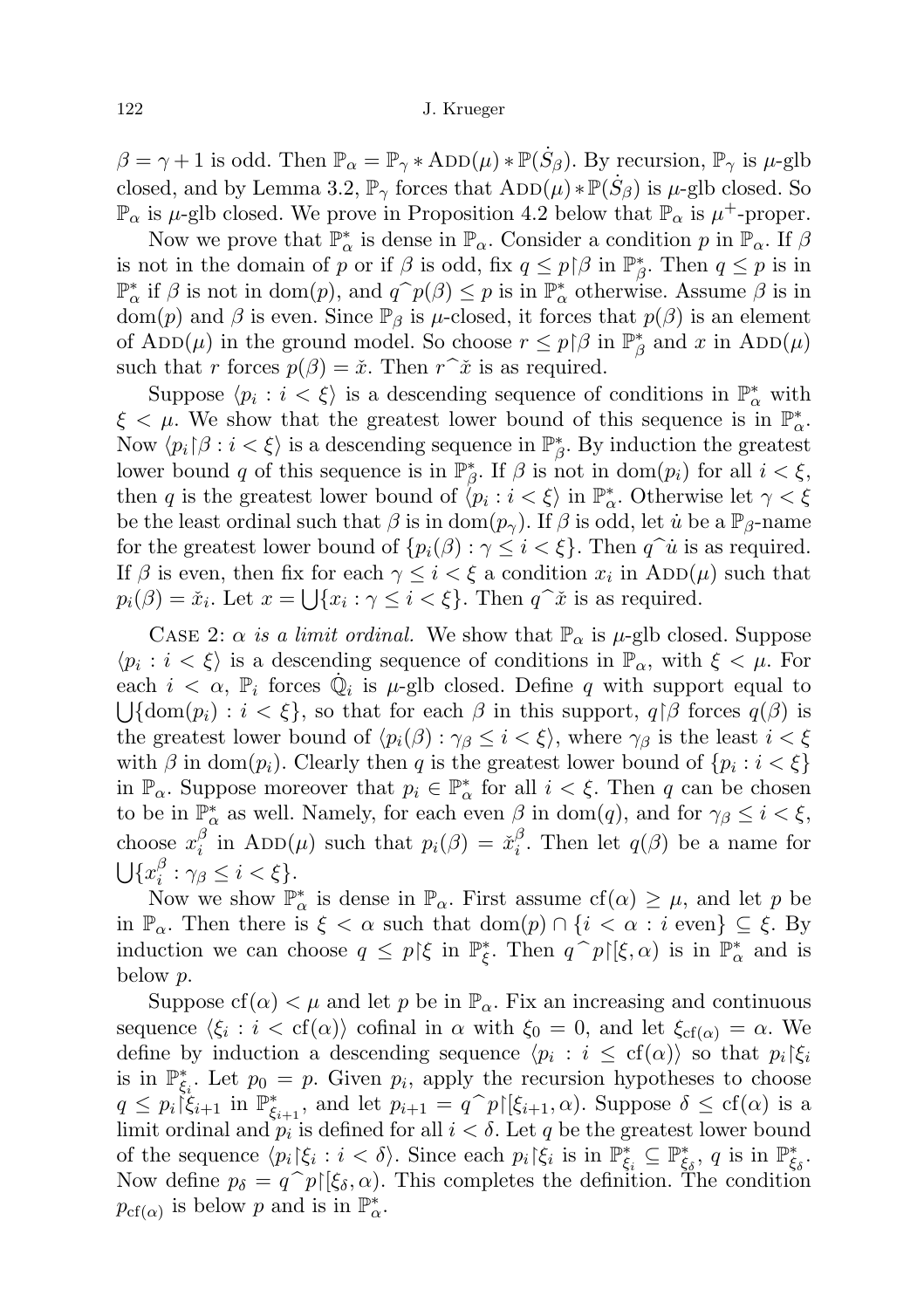Now we prove that  $\mathbb{P}_{\alpha}$  is  $\mu^{+}$ -proper. The proof is the same whether  $\alpha$  is a successor or a limit ordinal.

We will use the following basic observation.

LEMMA 4.1. Suppose p and q are conditions in  $\mathbb{P}_{\alpha}$  such that for all  $\gamma$ in dom(p)  $\cap$  dom(q), either p $\gamma$  or q $\gamma$  forces p( $\gamma$ ) and q( $\gamma$ ) are compatible in  $\dot{\mathbb{Q}}_{\gamma}$ . Then p and q are compatible.

PROPOSITION 4.2. The poset  $\mathbb{P}_{\alpha}$  is  $\mu^+$ -proper.

*Proof.* Fix a regular cardinal  $\theta > 2^{\mathbb{P}_{\alpha}|}$  such that  $\mathbb{P}_{\alpha}$  is in  $H(\theta)$ . Let  $N \prec \langle H(\theta), \in, \mathbb{P}_{\alpha} \rangle$  be a set with size  $\mu$  with  $N^{<\mu} \subseteq N$ . We would like to show that for every p in  $N \cap \mathbb{P}_{\alpha}$ , there is  $q \leq p$  which is N-generic. In Proposition 4.5 we need  $q$  to satisfy a slightly stronger property, which we describe in the following claim.

CLAIM 4.3. For all p in  $N \cap \mathbb{P}_{\alpha}$ , there is  $q \leq p$  with the property that for all  $r \leq q$ , and for any dense set  $D \subseteq \mathbb{P}_{\alpha}$  in N, there is  $q'$  in  $D \cap N$ compatible with r such that for all odd  $\gamma$  in dom(q'),  $\gamma \in \text{dom}(r)$  and  $r \upharpoonright \gamma$ forces  $r(\gamma) \leq q'(\gamma)$ .

Let  $\langle\langle D_i, f_i\rangle : i < \mu\rangle$  be an enumeration of all pairs  $\langle D, f\rangle$  in N such that  $D \subseteq \mathbb{P}_{\alpha}$  is dense and  $f : \{\beta < \alpha : \beta \text{ even}\}\ \to \text{ADD}(\mu)$  is a partial function with  $|\text{dom}(f)| < \mu$ .

We define by induction a descending sequence  $\langle p_i : i \langle \mu \rangle$  of conditions in  $N \cap \mathbb{P}^*_\alpha$  and a sequence  $\langle q_i : i < \mu \rangle$  of conditions in  $N \cap \mathbb{P}^*_\alpha$  such that:

- (1) for  $i < \mu$ ,  $\text{dom}(p_i) \cap {\beta < \alpha : \beta \text{ even}} = \text{dom}(p_0) \cap {\beta < \alpha : \beta \text{ even}}$ ,
- (2) for  $i < \mu$ , for all even  $\beta$  in dom $(p_i)$ ,  $p_i(\beta) = p_0(\beta)$ .

Fix  $p_0 \leq p$  in  $N \cap \mathbb{P}^*_\alpha$ . If  $\delta < \mu$  is a limit ordinal and  $p_i$  is defined for all  $i < \delta$ , let  $p_{\delta}$  be the greatest lower bound of  $\{p_i : i < \delta\}$ . Since  $N^{< \mu} \subseteq N$ ,  $\langle p_i : i < \delta \rangle$  is in N, and therefore  $p_\delta$  is in  $N \cap \mathbb{P}^*_\alpha$ .

Suppose  $p_i$  is defined for a fixed  $i < \mu$ . Consider the pair  $\langle D_i, f_i \rangle$ . If there is q in  $N \cap D_i$  below  $p_i$  such that  $dom(f_i) \subseteq dom(q)$ , and for all  $\beta$  in dom $(f_i)$ ,  $q(\beta)$  is a name for  $f_i(\beta)$ , then choose  $q_i$  as such a q. Otherwise just pick  $q_i \leq p_i$  in  $N \cap D_i$ . Now define  $p_{i+1}$  with support equal to

 $(\text{dom}(p_i) \cap {\beta < \alpha : \beta \text{ even}}) \cup (\text{dom}(q_i) \cap {\gamma < \alpha : \gamma \text{ odd}})$ 

so that  $p_{i+1}(\beta) = p_i(\beta)$  for even  $\beta$ , and  $p_{i+1}(\gamma) = q_i(\gamma)$  for odd  $\gamma$ .

We define a lower bound q for  $\langle p_i : i < \mu \rangle$ , and prove that q satisfies the requirements of Claim 4.3. Clearly then  $q$  is N-generic. The domain of q is  $\bigcup$ {dom(p<sub>i</sub>) :  $i < \mu$ }. In particular, dom(q)  $\cap$  { $\beta < \alpha$  :  $\beta$  even} =  $dom(p_0) \cap {\beta < \alpha : \beta \text{ even}},$  which has size less than  $\mu$ . For even  $\beta$  in dom $(q)$ , let  $q(\beta) = p_0(\beta)$ .

Suppose  $\gamma = \beta + 1$  is an odd ordinal in dom(q). Let  $i_{\gamma} < \mu$  be the least i such that  $\gamma$  is in dom(p<sub>i</sub>). For  $i_{\gamma} \leq i < \mu$ , fix a name  $\sigma_i^{\gamma}$  $i$ <sup>'</sup> so that  $\mathbb{P}_{\gamma}$  forces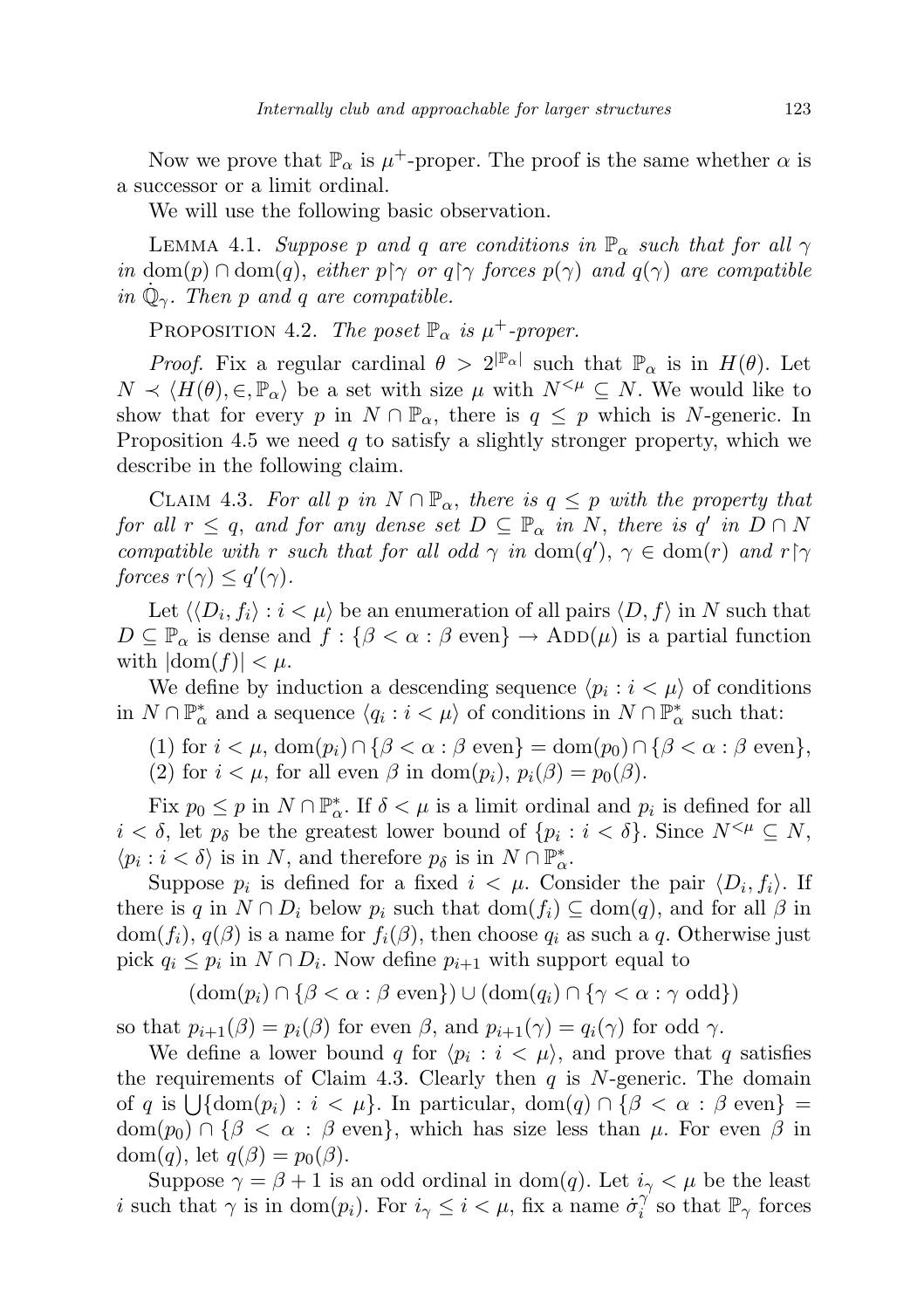## 124 J. Krueger

 $p_i(\gamma)$  has domain  $\dot{\sigma}_i^{\gamma} + 1$ . Let  $\dot{\sigma}_{\gamma}$  be a  $\mathbb{P}_{\gamma}$ -name for  $\sup(\{\dot{\sigma}_i^{\gamma} + 1 : i_{\gamma} \leq i \leq \mu\})$ . Then  $\mathbb{P}_{\gamma}$  forces that the union of the conditions in  $\{p_i(\gamma): i_{\gamma} \leq i \leq \mu\}$  is a sequence of length  $\dot{\sigma}_{\gamma}$ . Let  $\langle \dot{a}^{\gamma}_{i} \rangle$  $i \in \langle \dot{\sigma}_\gamma \rangle$  be a sequence of names such that

$$
\mathbb{P}_{\gamma} \Vdash \bigcup \{ p_i(\gamma) : i_{\gamma} \leq i < \mu \} = \langle \dot{a}_i^{\gamma} : i < \dot{\sigma}_{\gamma} \rangle.
$$

Let  $\dot{a}^{\gamma}_{\dot{\sigma}}$  $\begin{array}{c} \gamma \\ \dot{\sigma}_{\gamma} \end{array}$  be a name for  $\bigcup \{\dot{a}_i^{\gamma}\}$  $i = i \langle \dot{\sigma}_{\gamma} \rangle$ . Finally, let  $q(\gamma)$  be a name for the sequence  $\langle \dot{a}^{\gamma}_{i} \rangle$  $i^{\gamma} : i \leq \dot{\sigma}_{\gamma}$ .

We prove by induction that for all  $\gamma \leq \alpha$ ,  $q \upharpoonright \gamma$  is a condition in  $\mathbb{P}_{\gamma}$  and is below  $p_i \gamma$  for all  $i < \mu$ . Limit stages are clear. Suppose  $q \gamma$  satisfies this property. If  $\gamma$  is even or if  $\gamma$  is not in dom(q), then clearly  $q \upharpoonright \gamma + 1$  is as required. Suppose  $\gamma = \beta + 1$  is odd and is in dom(q). Then  $q \gamma + 1$  is a condition below  $p_i \gamma + 1$  for all  $i < \mu$ , provided that  $q \gamma$  forces that  $\dot{a}^{\gamma}_{\dot{\sigma}}$  $\frac{\gamma}{\sigma_{\gamma}}$  is in  $\dot{S}_{\gamma} = [\dot{X}_{\beta}]^{\mu} \cap V[\dot{G}_{\beta}].$ 

Let  $G_{\beta} * H$  be generic for  $\mathbb{P}_{\gamma} = \mathbb{P}_{\beta} * ADD(\mu)$ . Since  $\gamma$  is in dom(q),  $\gamma$  is in dom $(p_i)$  for some  $i < \mu$ . Since  $\mu \subseteq N$ , dom $(p_i) \subseteq N$ . Therefore  $\gamma$ , and hence  $\beta$ , is in N. So  $\mathbb{P}_{\beta}$  is in N. But ADD( $\mu$ ) is  $\mu^+$ -c.c. in  $V[G_{\beta}],$  so  $N[G_\beta * H] \cap V[G_\beta] = N[G_\beta]$ . In particular,  $N[G_\beta * H] \cap X_\beta = N[G_\beta] \cap X_\beta$ , which is in  $[X_\beta]^\mu \cap V[G_\beta]$ . So it suffices to show that  $a_{\sigma_\gamma}^\gamma = N[G_\beta * H] \cap X_\beta$ .

If  $i_{\gamma} \leq i \leq \mu$ , then the condition  $p_i(\gamma) = \langle a_i^{\gamma} \rangle$  $\sigma_{j}^{\gamma}:j\leq\sigma_{i}^{\gamma}$  $\binom{\gamma}{i}$  is a member, and hence a subset, of  $N[G_\beta * H]$ . Therefore each  $a_i^2$  $\gamma_j^{\gamma}$  is a subset of  $N[G_{\beta}*H].$ Hence  $\bigcup \{a_i^{\gamma}\}$  $j \in \{j \in \sigma_\gamma\} \subseteq N[G_\beta * H] \cap X_\beta$ . On the other hand, fix x in  $N[G_\beta * H] \cap X_\beta$ . Fix a  $\mathbb{P}_\gamma$ -name  $\dot{x}$  for  $x$  in  $N$ . Then there is a dense subset of  $\mathbb{P}_{\alpha}$  in N of conditions s such that  $\mathbb{P}_{\gamma}$  forces  $\dot{x}$  is in some element of the sequence  $s(\gamma)$ . Hence for some  $i < \mu$ ,  $q_i$  is in this dense set. Since  $q_i(\gamma) = p_{i+1}(\gamma)$ ,  $\mathbb{P}_{\gamma}$  forces *i* appears in some element of  $p_{i+1}(\gamma)$ . Therefore x appears in some element of  $\langle a \rangle$  $\sigma_j^{\gamma}$  :  $j \leq \sigma_{i+1}^{\gamma}$ . So x is in  $a_{\sigma_{\gamma}}^{\gamma}$ . Thus  $a_{\sigma_{\gamma}}^{\gamma}$  $\bigcup \{a_i^{\gamma}$  $i \in \{ \sigma_{\gamma} \} = N[G_{\beta}*H] \cap X_{\beta}.$ 

We now prove that q has the property described in Claim 4.3. Let  $r \leq q$ and suppose D is a dense subset of  $\mathbb{P}_{\alpha}$  in N. Fix  $s \leq r$  in  $\mathbb{P}_{\alpha}^* \cap D$ . Let  $f : \alpha \to \text{ADD}(\mu)$  be the partial function with  $\text{dom}(f) = N \cap \text{dom}(s) \cap$  ${\beta < \alpha : \beta \text{ even}}$  such that for all  $\beta$  in dom(f),  $s(\beta)$  is a name for  $f(\beta)$ . Since  $N^{<\mu} \subseteq N$ , f is in N. Fix  $i < \mu$  such that  $D_i = D$  and  $f_i = f$ .

Now  $H(\theta)$  models that there is  $u \leq p_i$  in  $D_i$  such that  $dom(f_i) \subseteq dom(u)$ , and for all  $\beta$  in dom $(f_i)$ ,  $u(\beta)$  is a name for  $f_i(\beta)$ , as witnessed by  $u = s$ . By elementarity, the same is true in N. Hence, by construction,  $q_i$  also has this property. If  $\gamma$  is odd and is in dom( $q_i$ ), then  $\gamma$  is in dom( $p_{i+1}$ ) and  $p_{i+1}(\gamma) = q_i(\gamma)$ . Therefore, for all odd  $\gamma$  in dom $(q_i)$ ,  $\gamma$  is in dom $(r)$  and  $r \upharpoonright \gamma$ forces  $r(\gamma) \leq q_i(\gamma)$ .

We show that  $q_i$  and r are compatible, which finishes the proof. We apply Lemma 4.1 to show  $q_i$  and s are compatible. Suppose  $\gamma$  is in dom $(q_i) \cap$ dom(s). Since  $\text{dom}(q_i) \subseteq N$ ,  $\gamma$  is in  $N \cap \text{dom}(s)$ . So if  $\gamma$  is even, then  $\gamma$  is in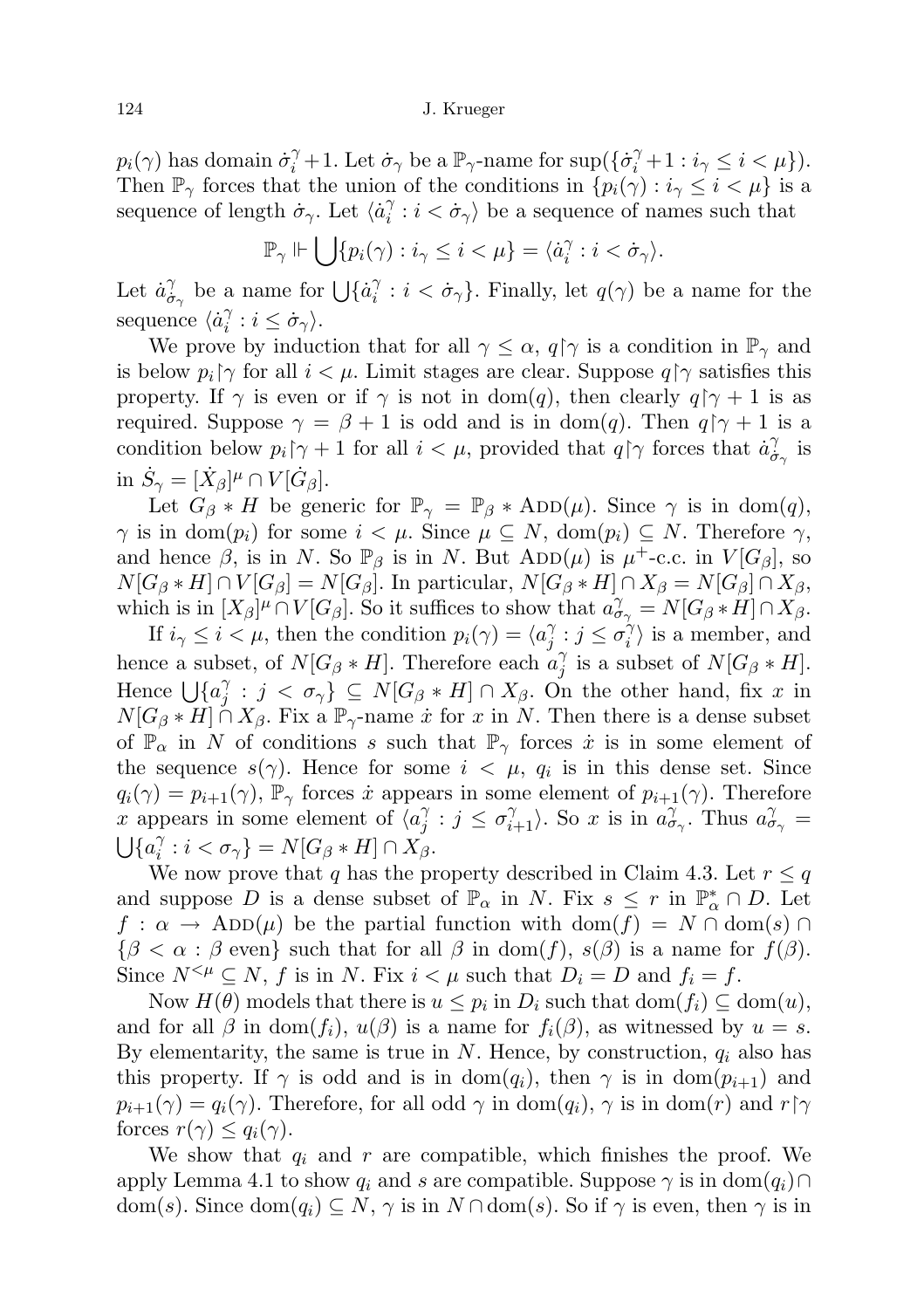dom(f<sub>i</sub>). Then  $q_i(\gamma)$  and  $s(\gamma)$  are both names for  $f_i(\gamma)$  and thus are equal. If  $\gamma$  is odd, then  $q_i(\gamma) = p_{i+1}(\gamma)$ , and  $s \upharpoonright \gamma$  forces  $s(\gamma) \leq p_{i+1}(\gamma)$ .

This completes the recursion.

The next proposition describes a special property of  $\mathbb{P}_{\alpha}$  which we will use in the consistency proof of the next section. First we need a technical lemma.

LEMMA 4.4. Let p' and q' be conditions in  $\mathbb{P}_{\alpha}^*$ . Then there are  $p \leq p'$  and  $q \leq q'$  in  $\mathbb{P}^*_\alpha$  such that  $\text{dom}(p) \cap \{\gamma < \alpha : \gamma \text{ odd}\} = \text{dom}(q) \cap \{\gamma < \alpha : \gamma \text{ odd}\},$ and for all odd  $\gamma$  in this set,  $p(\gamma) = q(\gamma)$ .

*Proof.* First choose  $p(0) \leq p'(0)$  and  $q(0) \leq q'(0)$  in  $ADD(\mu)$  which are incompatible. Suppose  $\beta > 0$  is an even ordinal and  $p \upharpoonright \beta$  and  $q \upharpoonright \beta$  are defined. Let  $\beta$  be in dom(p) iff  $\beta$  is in dom(p'), in which case  $p(\beta) = p'(\beta)$ , and similarly with q. Suppose  $\gamma$  is odd and  $p \uparrow \gamma$  and  $q \uparrow \gamma$  are defined. If  $\gamma$ is in dom $(p') \setminus \text{dom}(q')$  then let  $p(\gamma) = q(\gamma) = p'(\gamma)$ , and similarly if  $\gamma$ is in dom(q') \ dom(p'). Suppose  $\gamma$  is in dom(p')  $\cap$  dom(q'). Let  $\dot{x}_{\gamma}$  be a  $\mathbb{P}_{\gamma}$ -name such that  $\mathbb{P}_{\gamma}$  forces  $\dot{x}_{\gamma} = p'(\gamma)$  if  $p \upharpoonright \gamma$  is in  $\dot{G}_{\gamma}$ , and  $\dot{x}_{\gamma} = q'(\gamma)$ otherwise. Then  $\dot{x}_{\gamma}$  is well-defined because  $p \uparrow \gamma$  and  $q \uparrow \gamma$  are incompatible. Let  $p(\gamma) = q(\gamma) = \dot{x}_{\gamma}$ .

PROPOSITION 4.5. The poset  $\mathbb{P}_{\alpha}$  forces that whenever  $f: \mu^+ \to V$  is a function in the extension such that for all  $i < \mu^+$ ,  $f|i$  is in V, then f is  $in V$ .

*Proof.* Suppose for a contradiction that p forces  $\dot{f}: \mu^+ \to V$  is a function which is not in V, but for all  $i < \mu^+$ ,  $\dot{f}$  is in V.

Fix a regular cardinal  $\theta \gg \mu^+$  with  $\mathbb{P}_{\alpha} \in H(\theta)$ . Let N be an elementary substructure of  $\langle H(\theta), \in, \mathbb{P}_{\alpha}, p, f \rangle$  with size  $\mu$  and  $N^{<\mu} \subseteq N$ . By Claim 4.3, fix  $q \leq p$  such that for all  $r \leq q$  and for any dense set  $D \subseteq \mathbb{P}_{\alpha}$  in N, there is q' in  $D \cap N$  compatible with r such that for all odd  $\gamma$  in dom $(q')$ ,  $\gamma \in \text{dom}(r)$ and  $r \upharpoonright \gamma$  forces  $r(\gamma) \leq q'(\gamma)$ .

Let  $r \leq q$  be in  $\mathbb{P}^*_\alpha$  such that r decides  $\dot{f} \upharpoonright N \cap \mu^+$ . Let  $g : \alpha \to \text{ADD}(\mu)$ be the partial function with domain equal to  $N \cap \text{dom}(r) \cap \{ \beta < \alpha : \beta \text{ even} \}$ such that for all  $\beta$  in dom(g),  $r(\beta)$  is a name for  $g(\beta)$ . Since  $N^{\leq \mu} \subseteq N$ , g is in  $N$ .

Define D as the set of  $s_0 \leq p$  in  $\mathbb{P}^*_{\alpha}$  for which there exists  $s_1$  in  $\mathbb{P}^*_{\alpha}$  such that:

- $(1)$  dom $(g) \subseteq$  dom $(s_0)$ ,
- (2) there is  $i < \mu^+$  and distinct  $a_0$  and  $a_1$  such that  $s_0 \Vdash \dot{f}(i) = a_0$  and  $s_1 \Vdash f(i) = a_1,$
- (3)  $\text{dom}(s_0) \cap {\gamma < \alpha : \gamma \text{ odd}} = \text{dom}(s_1) \cap {\gamma < \alpha : \gamma \text{ odd}}$ ,
- (4) for all odd  $\gamma$  in dom(s<sub>0</sub>),  $s_0(\gamma) = s_1(\gamma)$ ,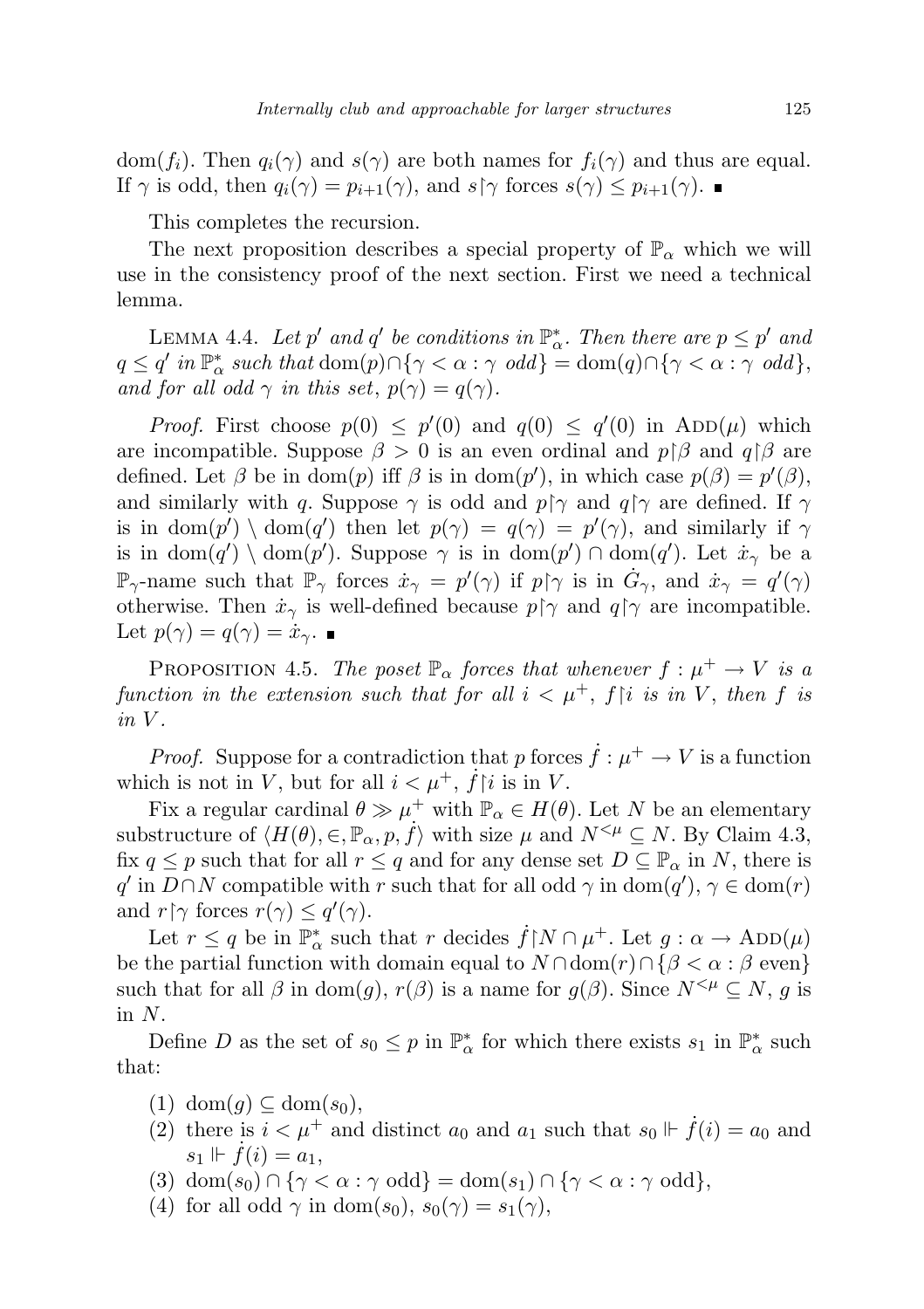(5) dom(g)  $\subseteq$  dom(s<sub>1</sub>), and for all  $\beta$  in dom(g), if  $g(\beta)$  is compatible with the condition named by  $s_0(\beta)$ , then  $s_1(\beta)$  is the name for a condition extending  $g(\beta)$ .

By elementarity,  $D$  is in  $N$ .

We claim that D is dense below p. So let  $s \leq p$ . Extend s to s' in  $\mathbb{P}^*_\alpha$ so that  $dom(g) \subseteq dom(s')$ . Now define  $s'' \leq s'$  with the same domain as s' as follows. For  $\beta \in \text{dom}(s') \setminus \text{dom}(g)$ , let  $s''(\beta) = s'(\beta)$ . Suppose  $\beta$  is in dom(g). If  $s'(\beta)$  names a condition in  $ADD(\mu)$  compatible with  $g(\beta)$ , let  $s''(\beta)$  be a name for a condition which extends  $g(\beta)$  and  $s'(\beta)$ . Otherwise let  $s''(\beta) = s'(\beta)$ .

Since  $\dot{f}$  is not in V, there is  $i < \mu^+$  such that s'' does not decide  $\dot{f}(i)$ . Fix  $s'_0, s'_1 \leq s''$  in  $\mathbb{P}^*_\alpha$  and distinct  $a_0$  and  $a_1$  so that  $s'_0 \Vdash \dot{f}(i) = a_0$  and  $s'_1 \Vdash \dot{f}(i) = a_1$ . Now apply Lemma 4.4 to obtain  $s_0 \leq s'_0$  and  $s_1 \leq s'_1$  in  $\mathbb{P}^*_\alpha$ satisfying (3) and (4). We check that (5) holds. If  $\beta$  is in dom(g) and  $s_0(\beta)$ names a condition compatible with  $g(\beta)$ , then clearly  $s'(\beta)$  names a condition compatible with  $g(\beta)$ . So  $s''(\beta)$  is a name for a condition refining  $g(\beta)$ . Since  $s_1 \leq s''$ ,  $s_1(\beta)$  is a name for a condition refining  $g(\beta)$ .

By the genericity property of q, we can fix  $s_0 \in D \cap N$  which is compatible with r, and such that for all odd  $\gamma$  in dom(s<sub>0</sub>),  $\gamma$  is in dom(r) and r[ $\gamma$  forces that  $r(\gamma) \leq s_0(\gamma)$ . Fix  $s_1$ , i,  $a_0$ , and  $a_1$  in N as described in the definition of D. Since r decides  $\dot{f}(i)$  and r and  $s_0$  are compatible, r forces  $\dot{f}(i) = a_0$ . So r and  $s_1$  are incompatible. We will get a contradiction by showing r and  $s_1$  are compatible.

We apply Lemma 4.1. Suppose  $\beta$  is in dom(r)  $\cap$  dom(s<sub>1</sub>) and  $\beta$  is even. Then  $\beta$  is in N, so  $\beta$  must be in dom(g). Since r and s<sub>0</sub> are compatible,  $r(\beta)$  and  $s_0(\beta)$  are compatible. By (5),  $s_1(\beta)$  is the name for a condition extending  $q(\beta)$ . Suppose  $\gamma$  is in  $dom(r) \cap dom(s_1)$  and  $\gamma$  is odd. Then  $\gamma$  is in  $dom(s_0)$ . So  $\gamma$  is in dom(r), and r[ $\gamma$  forces  $r(\gamma) \leq s_0(\gamma)$ . But  $s_0(\gamma) = s_1(\gamma)$ .

**5. The consistency result.** Suppose  $\mu < \kappa$  are cardinals,  $\mu^{<\mu} = \mu$ , and  $\kappa$  is supercompact. We define a forcing iteration of the form given in the last section which collapses  $\kappa$  to become  $\mu^{++}$ , and forces that for all regular  $\lambda \geq \mu^{++}$ , there are stationarily many N in  $[H(\lambda)]^{\mu^+}$  such that N is internally club but not internally approachable.

Fix a Laver function  $f : \kappa \to V_{\kappa}$ . So for all x and  $\lambda$ , there is an elementary embedding  $j: V \to M$  with critical point  $\kappa$  such that  $M^{\lambda} \subseteq M$  and  $j(f)(\kappa) = x.$ 

We define by recursion a forcing iteration

$$
\langle \mathbb{P}_i, \dot{\mathbb{Q}}_j : i \leq \kappa, \, j < \kappa \rangle.
$$

Suppose  $\mathbb{P}_i$  is defined for a fixed  $i < \kappa$ . If i is an even ordinal, let  $\dot{\mathbb{Q}}_i$  be a  $\mathbb{P}_i$ -name for ADD( $\mu$ ). Suppose  $i = j + 1$  is odd. If  $f(j)$  is a  $\mathbb{P}_i$ -name for a set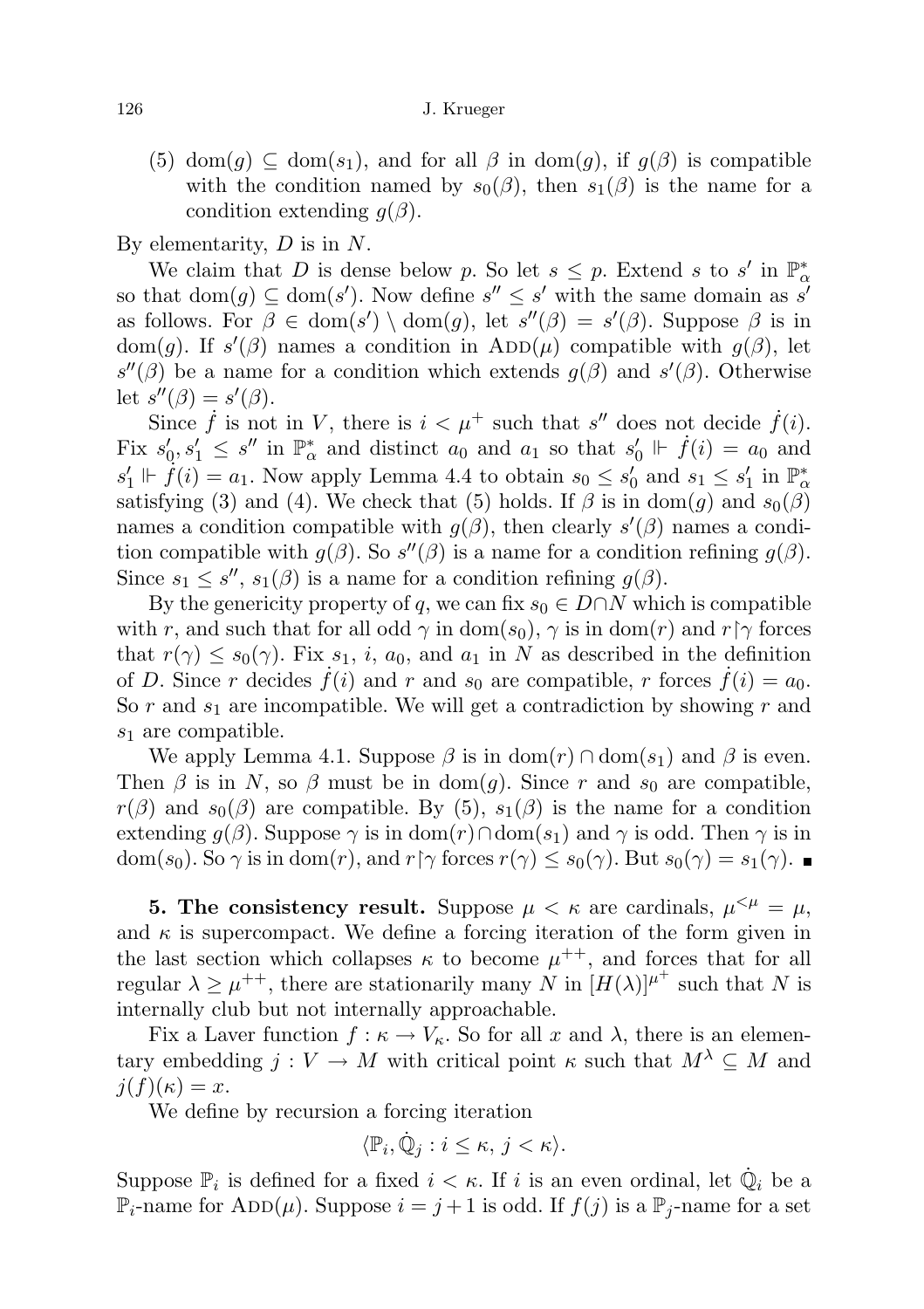which contains  $\mu^+$ , let  $\dot{X}_j = f(j)$ , and otherwise let  $\dot{X}_j$  be a  $\mathbb{P}_j$ -name for  $\mu^+$ . Let  $\dot{S}_i$  be a  $\mathbb{P}_i$ -name for  $[\dot{X}_j]^{\mu} \cap V[\dot{G}_j]$ , and let  $\dot{\mathbb{Q}}_i$  be a  $\mathbb{P}_i$ -name for the poset  $\mathbb{P}(\dot{S}_i)$  from Definition 2.5. Suppose  $\delta \leq \kappa$  is a limit ordinal and  $\mathbb{P}_i$  is defined for all  $i < \delta$ . Then let  $\mathbb{P}_{\delta}$  be the poset consisting of all partial functions  $p : \delta \to V$  such that  $p \upharpoonright i \in \mathbb{P}_i$  for all  $i < \delta$ ,  $|\text{dom}(p) \cap \{i < \delta : i \text{ even}\}| < \mu$ , and  $|\text{dom}(p) \cap \{i < \delta : i \text{ odd}\}| \leq \mu$ .

Since f is a Laver function, there are stationarily many  $\alpha < \kappa$  such that  $f(\alpha)$  is a  $\mathbb{P}_{\alpha}$ -name and  $\mathbb{P}_{\alpha}$  forces  $f(\alpha) = (\mu^{++})^{V[\dot{G}_{\alpha}]}$ . Indeed, let  $\dot{x}$  be a  $\mathbb{P}_{\kappa}$ -name for  $(\mu^{++})^{V[\dot{G}_{\kappa}]}$ . Choose  $j: V \to M$  with critical point  $\kappa$  such that  $j(f)(\kappa) = \dot{x}$  and M is sufficiently closed that it models  $\mathbb{P}_{\kappa} = j(\mathbb{P}_{\kappa})\upharpoonright \kappa$  forces  $\dot{x} = (\mu^{++})^{M[\dot{G}_{\kappa}]}$ . If C is club in  $\kappa$ , then  $\kappa \in j(C)$ . Hence by elementarity, there is  $\alpha < \kappa$  in C such that  $f(\alpha)$  is as desired. But then  $\mathbb{P}_{\alpha+2}$  forces  $|(\mu^{++})^{V[G_\alpha]}| = \mu^+$ . So  $\mathbb{P}_\kappa$  collapses all cardinals in the interval  $(\mu^+,\kappa)$ .

Since  $|\mathbb{P}_i| < \kappa$  for all  $i < \kappa$ , there are club many  $\delta < \kappa$  such that  $|\mathbb{P}_i| < \delta$ for all  $i < \delta$ . Suppose  $\mu^+ < \delta \leq \kappa$  is inaccessible and has this property. Then  $\mathbb{P}_{\delta}$  is the direct limit of  $\langle \mathbb{P}_i : i < \delta \rangle$ , where each  $\mathbb{P}_i$  has size less than  $\delta$ , and there are stationarily many  $\alpha < \delta$  such that  $\mathbb{P}_{\alpha}$  is the direct limit of  $\langle \mathbb{P}_i : i < \alpha \rangle$ . By a standard  $\Delta$ -system argument,  $\mathbb{P}_\delta$  is  $\delta$ -c.c. (see Theorem 2.2) of [2]). In particular,  $\mathbb{P}_{\kappa}$  is  $\kappa$ -c.c. and forces that  $\kappa = \mu^{++}$ .

Let  $G_{\kappa}$  be generic for  $\mathbb{P}_{\kappa}$ . In  $V[G_{\kappa}]$  let  $\lambda \geq \mu^{++}$  be regular. In V let  $\theta = (2^{\lambda})^+$ . Let  $j: V \to M$  be an elementary embedding with critical point  $\kappa$  such that  $M^{\theta} \subseteq M$  and  $j(f)(\kappa)$  is a  $\mathbb{P}_{\kappa}$ -name for  $H(\lambda)^{V[G_{\kappa}]}$ . Then by choice of  $i$ ,

$$
j(\mathbb{P}_\kappa)=\mathbb{P}_\kappa*\mathrm{ADD}(\mu)*\mathbb{P}(\dot{S})*\mathbb{P}_{\mathrm{tail}}
$$

where

$$
\mathbb{P}_{\kappa+1} \Vdash \dot{S} = \dot{S}_{\kappa+1} = [H(\lambda)^{V[\dot{G}_{\kappa}]}]^{\mu} \cap M[\dot{G}_{\kappa}],
$$

and  $\mathbb{P}_{\text{tail}}$  is forced to be an iteration of the form given in the previous section. Let  $H * K * G_{tail}$  be generic over  $V[G_{\kappa}]$  for  $\overline{\text{ADD}}(\mu) * \mathbb{P}(\dot{S}) * \mathbb{P}_{tail}$ . Extend j in  $V[G_{\kappa}*H*K*G_{\text{tail}}]$  to

$$
j: V[G_{\kappa}] \to M[G_{\kappa} * H * K * G_{\text{tail}}].
$$

Then  $j(G_{\kappa}) = G_{\kappa} * H * K * G_{\text{tail}}$ . Since  $\mathbb{P}_{\kappa}$  is  $\kappa$ -c.c.,  $M[G_{\kappa}]^{\theta} \cap V[G_{\kappa}] \subseteq M[G_{\kappa}]$ . In particular,  $H(\lambda)^{V[G_{\kappa}]} = H(\lambda)^{M[G_{\kappa}]}$ .

Working in  $V[G_{\kappa}],$  let  $C \subseteq [H(\lambda)]^{\mu^+}$  be club. We prove there is a set in C which is internally club but not internally approachable. By elementarity, it suffices to prove the same statement about  $j(C)$  in  $M[j(G_{\kappa})]$ . We will prove that in  $M[j(G_{\kappa})]$ , the set  $j^{\mu}H(\lambda)^{V[G_{\kappa}]}$  is in  $j(C)$  and is internally club but not internally approachable.

Let  $N^* = j^*H(\lambda)^{V[G_\kappa]}$ . First we prove that  $N^*$  is in  $M[j(G_\kappa)]$ . The set  $j^H H(\lambda)^V$  is in M by the closure of M. But  $H(\lambda)^{V[G_\kappa]} = H(\lambda)^V[G_\kappa]$ . So every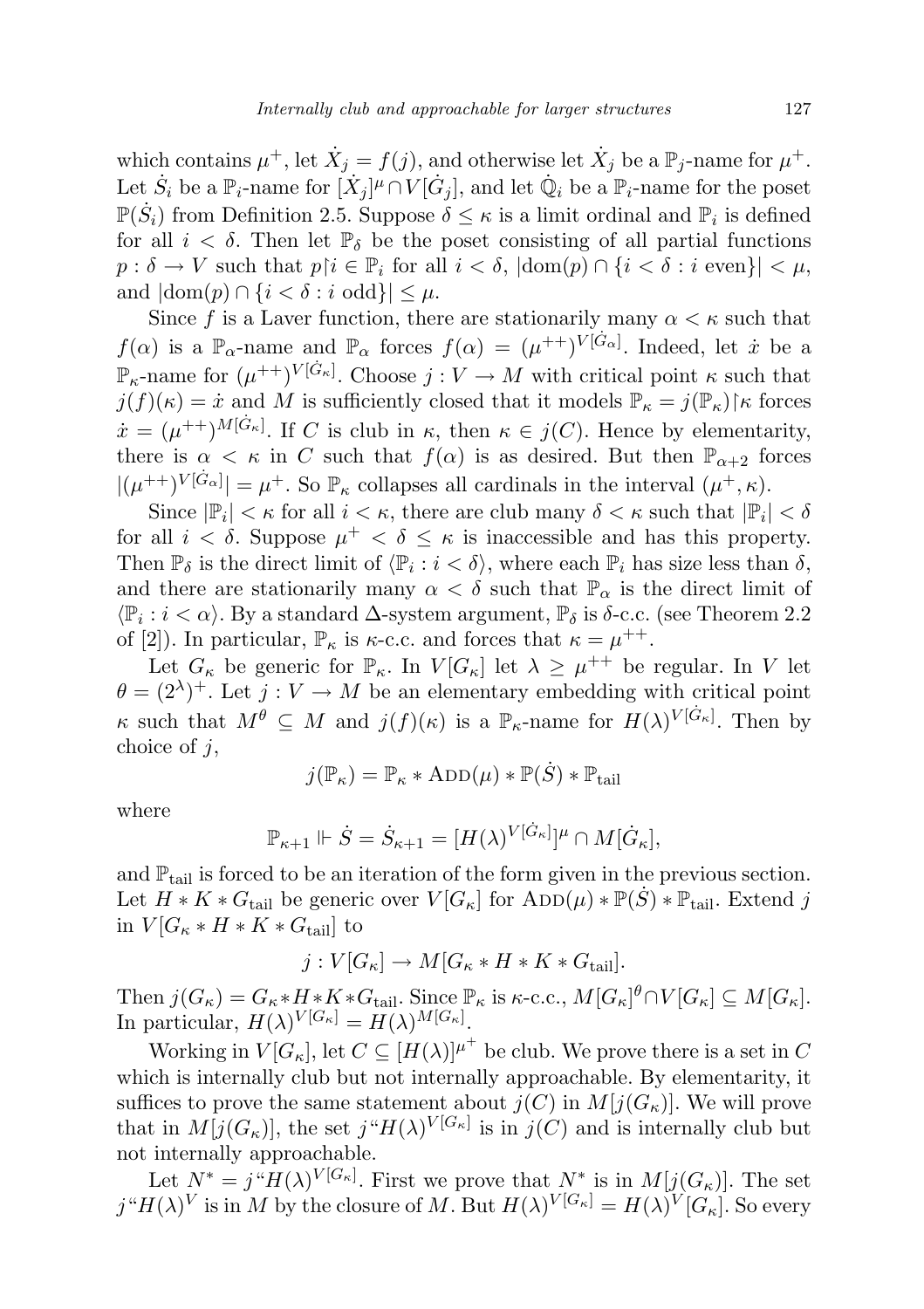element of  $N^*$  is of the form  $j(\dot{a}^{G_{\kappa}}) = j(\dot{a})^{j(G_{\kappa})}$ , where  $\dot{a}$  is in  $H(\lambda)^V$ . So  $N^* = (j^*H(\lambda)^V)[j(G_{\kappa})],$  which is in  $M[j(G_{\kappa})].$  Also note that in  $M[j(G_{\kappa})],$  $|N^*| = |H(\lambda)^{V[G_\kappa]}| = \mu^+.$ 

We claim that  $N^*$  is in  $j(C)$ . Since  $j(C)$  is closed under unions of directed subsets with size less than  $j(\mu^{++})$ , it suffices to show that  $N^* \cap j(C)$  is directed and  $\bigcup (N^* \cap j(C)) = N^*$ . Suppose  $j(a)$  and  $j(b)$  are in  $N^* \cap j(C)$ . By elementarity, a and b are in C. Fix c in C such that  $a \cup b \subseteq c$ . Then  $j(a)$ and  $j(b)$  are contained in  $j(c)$  and  $j(c) \in N^* \cap j(C)$ . Hence  $N^* \cap j(C)$  is directed.

We show that  $\bigcup (N^* \cap j(C)) = N^*$ . Let  $j(x)$  be in  $N^*$ . Then x is in  $H(\lambda)^{V[G_{\kappa}]},$  so there is a in C such that  $x \in a$ . Then  $j(x) \in j(a) \in N^* \cap j(C)$ . So  $N^* \subseteq \bigcup (N^* \cap j(C))$ . On the other hand, suppose y is in  $\bigcup (N^* \cap j(C))$ . Fix  $j(a) \in N^* \cap j(C)$  so that  $y \in j(a)$ . Then a is in C. In  $V[G_\kappa]$ , a has size less than  $\mu^{++} = \kappa$ , and  $\kappa$  is the critical point of j. So  $j(a) = j^{\alpha}a$ , and clearly  $j "a \subseteq N^*$ . Thus y is in  $N^*$ . Therefore  $N^* = \bigcup (N^* \cap j(C))$  and  $N^*$  is in  $j(C)$ .

Now we show that  $N^*$  is internally club but not internally approachable. Let  $N = H(\lambda)^{V[G_{\kappa}]}$ . Since N is transitive and isomorphic to  $N^*$  by the map j|N, N is the transitive collapse of  $N^*$  and  $j^{-1}$ |N<sup>\*</sup> =  $\pi$  is the transitive collapse map.

Recall that  $H * K$  is generic for  $\mathrm{ADD}(\mu) * \mathbb{P}(\dot{S})$  over  $M[G_{\kappa}],$  and  $S =$  $\dot{S}^H = [N]^{\mu} \cap M[G_{\kappa}]$ . Write  $\bigcup K = \langle a_i : i < \mu^+ \rangle$ . Then  $N = \bigcup \{a_i : i < \mu^+ \}$ . For all  $i < \mu^+$ ,  $a_i$  is a subset of  $N = H(\lambda)^{M[G_{\kappa}]}$  which is in  $M[G_{\kappa}],$  and  $a_i$ has size  $\mu$ , which is less than  $\lambda$ . Therefore  $a_i$  is in  $H(\lambda)^{M[G_{\kappa}]} = N$ . Hence N is internally club. But then  $\langle j(a_i) : i < \mu^+ \rangle = \langle j^a a_i : i < \mu^+ \rangle$  witnesses that  $N^*$  is internally club.

Suppose for a contradiction that  $N^*$  is internally approachable in  $M[j(G_{\kappa})]$ , as witnessed by a sequence  $\langle N_i^*: i < \mu^+ \rangle$ . Note that N is then also internally approachable. Indeed, for all  $i < \mu^+$ , let  $N_i = \pi(N_i^*) = \pi^*(N_i^*)$ . Clearly,  $\langle N_i : i < \mu^+ \rangle$  is increasing and continuous and its union is equal to N. For each  $\alpha < \mu^+$ , choose  $f_\alpha$  in N such that  $j(f_\alpha) = \langle N_i^* : i < \alpha \rangle$ . Then for  $i < \alpha$ ,  $j(N_i) = N_i^* = j(f_\alpha)(i) = j(f_\alpha)(j(i)) = j(f_\alpha(i))$ . So  $N_i = f_\alpha(i)$ . Therefore  $\langle N_i : i < \alpha \rangle = f_\alpha$ , which is in N. Hence  $\langle N_i : i < \mu^+ \rangle$  witnesses that  $N$  is internally approachable.

Let  $f = \langle N_i : i < \mu^+ \rangle$ . Then for all  $i < \mu^+, f{\restriction} i$  is in N. Since  $N \subseteq M[G_\kappa],$ for all  $i < \mu^+$ ,  $f[i]$  is in  $M[G_\kappa]$ . By Proposition 4.5,  $f = \langle N_i : i < \mu^+ \rangle$  is in  $M[G_{\kappa}]$ . But this implies N has size  $\mu^+$  in  $M[G_{\kappa}]$ , which is false. This completes the proof of Theorem 1.

We note that if GCH holds in V, then in  $V[G], 2^{\mu} = \mu^{++}$  and  $2^{\alpha} = \alpha^{+}$  for all infinite cardinals  $\alpha$  different from  $\mu$ . This violation of GCH is necessary, by the following argument: